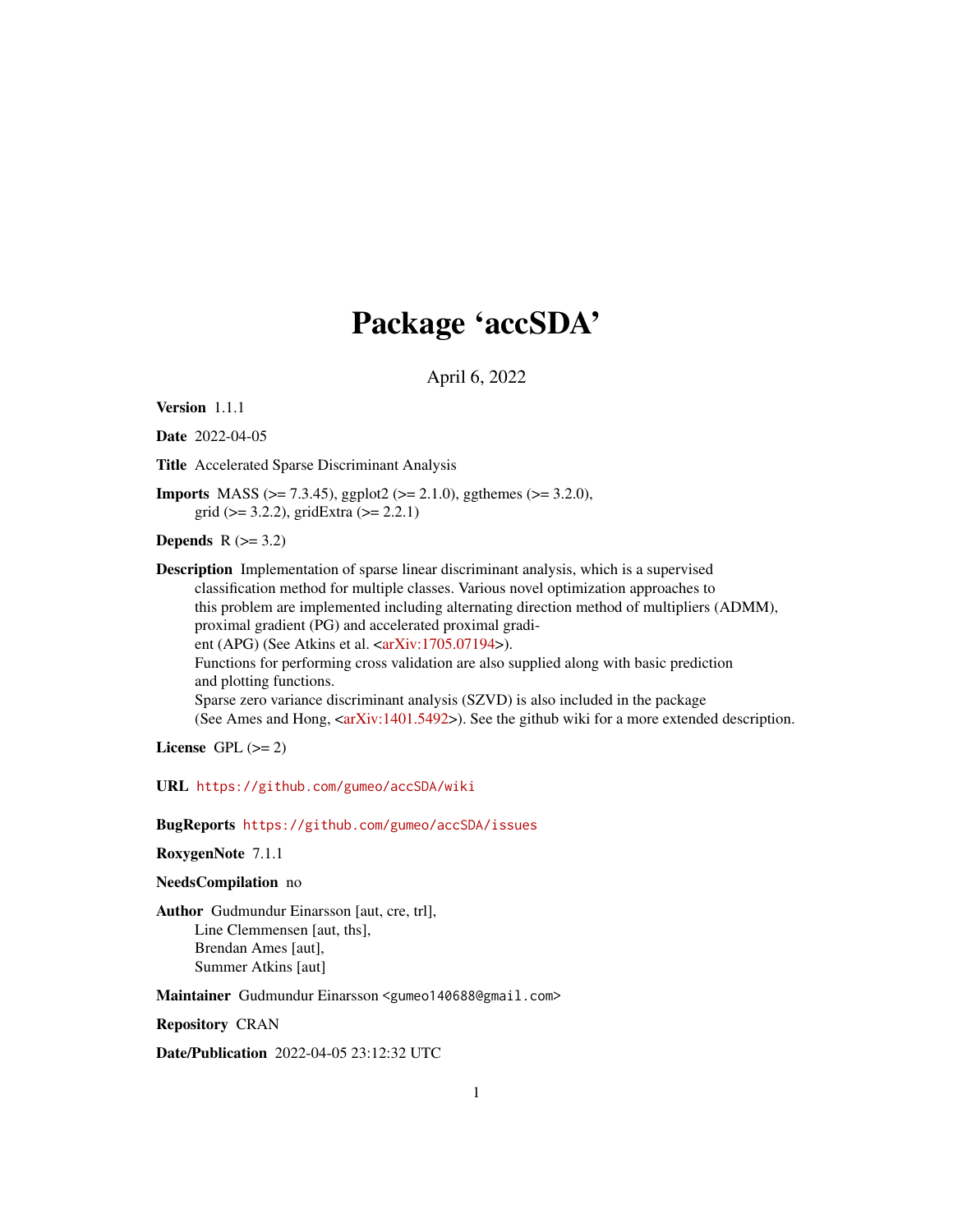# <span id="page-1-0"></span>R topics documented:

| Index | 26 |
|-------|----|
|       |    |
|       |    |
|       |    |
|       |    |
|       |    |
|       |    |
|       |    |
|       |    |
|       |    |
|       |    |
|       |    |
|       |    |
|       |    |
|       |    |

accSDA *accSDA: A package for performing sparse discriminant analysis in various ways.*

#### **Description**

The accSDA package provides functions to perform sparse discriminant analysis using a selection of three optimization methods, proximal gradient (PG), accelerated proximal gradient (APG) and alternating direction method of multipliers (ADMM). The package is intended to extend the available tools to perform sparse discriminant analysis in R. The three methods can be called from the function [ASDA](#page-1-1). Cross validation is also implemented for the L1 regularization parameter. Functions for doing predictions, summary, printing and simple plotting are also provided. The sparse discriminant functions perform lda on the projected data by default, using the lda function in the MASS package. The functions return an object of the same class as the name of the function and provide the lda solution, along with the projected data, thus other kinds of classification algorithms can be employed on the projected data.

<span id="page-1-1"></span>ASDA *Accelerated Sparse Discriminant Analysis*

### **Description**

Applies accelerated proximal gradient algorithm, proximal gradient algorithm or alternating direction methods of multipliers algorithm to the optimal scoring formulation of sparse discriminant analysis proposed by Clemmensen et al. 2011.

 $argmin |(Y_t \theta - X_t \beta)|_2^2 + t |\beta|_1 + \lambda |\beta|_2^2$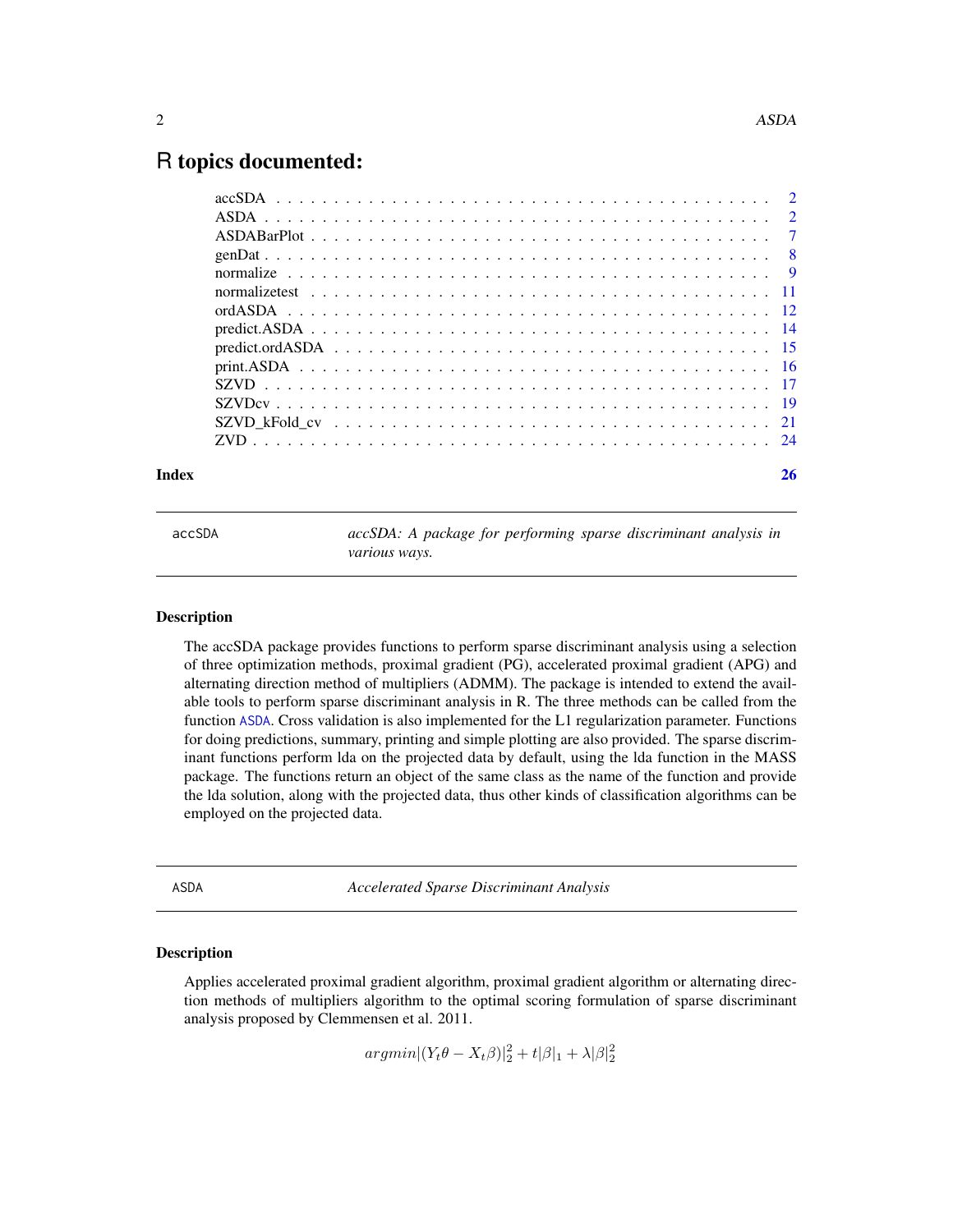#### <span id="page-2-0"></span> $ASDA$  3

# Usage

```
ASDA(Xt, ...)
## Default S3 method:
ASDA(
  Xt,
  Yt,
  Om = diag(p),
  gam = 0.001,
  lam = 1e-06,
  q = K - 1,
  method = "SDAAP",
  control = list(),...
)
```
# Arguments

| Xt              | n by p data matrix, (can also be a data.frame that can be coerced to a matrix)                                                                                                                                                                            |
|-----------------|-----------------------------------------------------------------------------------------------------------------------------------------------------------------------------------------------------------------------------------------------------------|
| $\cdots$        | Additional arguments for 1 da function in package MASS.                                                                                                                                                                                                   |
| Yt              | n by K matrix of indicator variables (Yij = 1 if i in class j). This will later be<br>changed to handle factor variables as well. Each observation belongs in a single<br>class, so for a given row/observation, only one element is 1 and the rest is 0. |
| <b>Om</b>       | p by p parameter matrix Omega in generalized elastic net penalty.                                                                                                                                                                                         |
| gam             | Regularization parameter for elastic net penalty.                                                                                                                                                                                                         |
| 1 <sub>am</sub> | Regularization parameter for 11 penalty, must be greater than zero. If cross-<br>validation is used $(CV = TRUE)$ then this must be a vector of length greater than<br>one.                                                                               |
| q               | Desired number of discriminant vectors.                                                                                                                                                                                                                   |
| method          | This parameter selects which optimization method to use. It is specified as a<br>character vector which can be one of the three values                                                                                                                    |
|                 | SDAP Proximal gradient algorithm.                                                                                                                                                                                                                         |
|                 | SDAAP Accelerated proximal gradient algorithm.                                                                                                                                                                                                            |
|                 | SDAD Alternating directions method of multipliers algorithm.                                                                                                                                                                                              |
|                 | Note that further parameters are passed to the function in the argument control,<br>which is a list with named components.                                                                                                                                |
| control         | List of control arguments. See Details.                                                                                                                                                                                                                   |

# Details

The control list contains the following entries to further tune the algorithms.

PGsteps Maximum number if inner proximal gradient/ADMM algorithm for finding beta. Default value is 1000.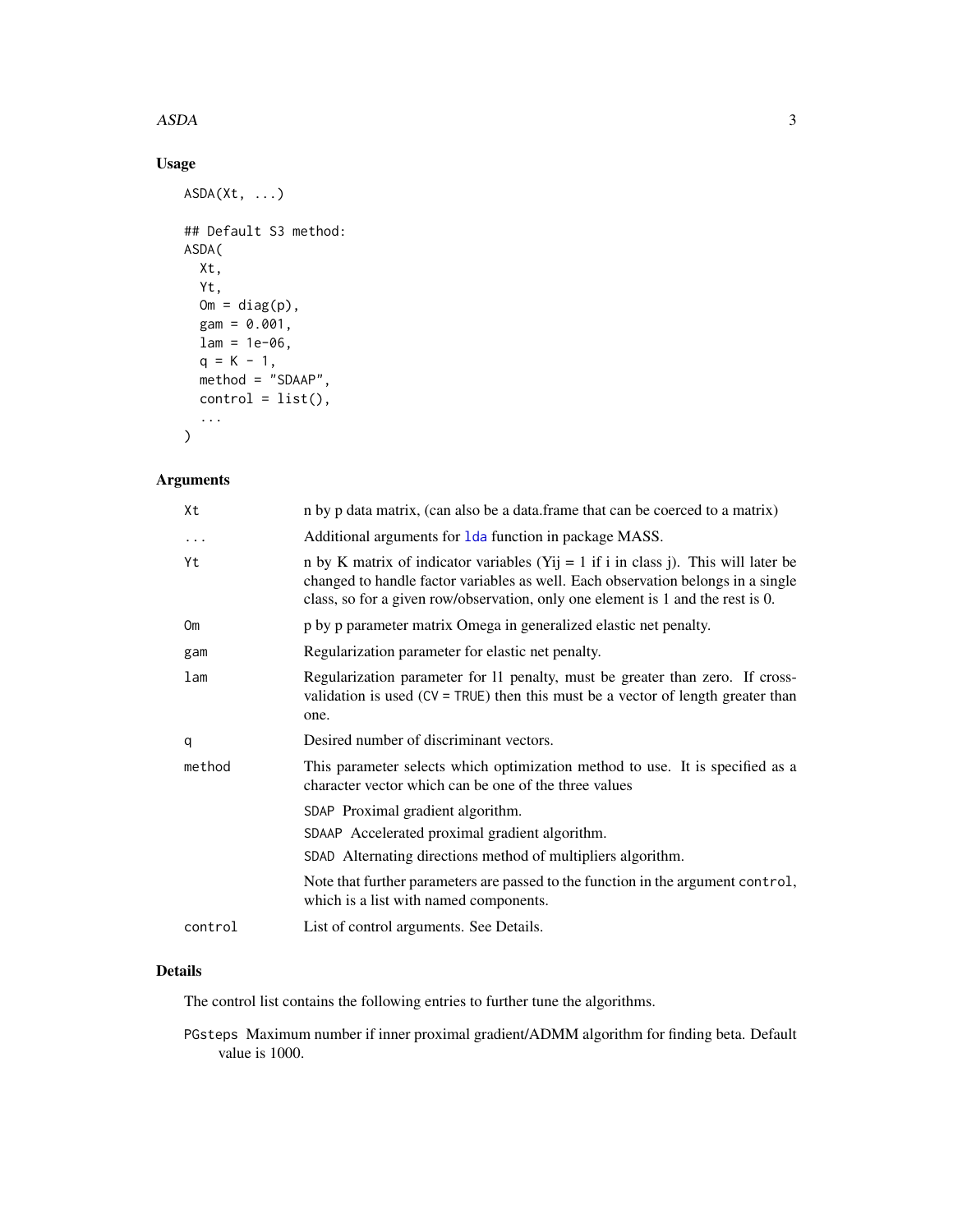- <span id="page-3-0"></span>PGtol Stopping tolerance for inner method. If the method is SDAD, then this must be a vector of two values, absolute (first element) and relative tolerance (second element). Default value is 1e-5 for both absolute and relative tolerances.
- maxits Number of iterations to run. Default value is 250.
- tol Stopping tolerance. Default value is 1e-3.
- mu Penalty parameter for augmented Lagrangian term, must be greater than zero and only needs to be specified when using method SDAD. Default value is 1.
- CV Logical value which is TRUE if cross validation is supposed to be performed. If cross-validation is performed, then lam should be specified as a vector containing the regularization values to be tested. Default value is FALSE.
- folds Integer determining the number of folds in cross-validation. Not needed if CV is not specified. Default value is 5.
- feat Maximum fraction of nonzero features desired in validation scheme. Not needed if CV is not specified. Default value is 0.15.
- quiet Set to FALSE if status updates are supposed to be printed to the R console. Default value is TRUE. Note that this triggers a lot of printing to the console.
- ordinal Set to TRUE if the labels are ordinal. Only available for methods SDAAP and SDAD.
- initTheta Option to set the initial theta vector, by default it is a vector of all ones for the first theta.
- bt Logical indicating whether backtracking should be used, only applies to the Proximal Gradient based methods. By default, backtracking is not used.
- L Initial estimate for Lipshitz constant used for backtracking. Default value is 0.25.
- eta Scalar for Lipshitz constant. Default value is 1.25.
- rankRed Boolean indicating whether Om is factorized, such that R^t\*R=Om, currently only applicable for accelerated proximal gradient.

#### Value

ASDA returns an object of [class](#page-0-0) "ASDA" including a list with the following named components:

call The matched call.

B p by q matrix of discriminant vectors, i.e. sparse loadings.

Q K by q matrix of scoring vectors, i.e. optimal scores.

varNames Names of the predictors used, i.e. column names of Xt.

origP Number of variables in Xt.

- fit Output from function [lda](#page-0-0) on projected data. This is NULL the trivial solution is found, i.e. B is all zeroes. Use lower values of lam if that is the case.
- classes The classes in Yt.

lambda The lambda/lam used, best value found by cross- validation if CV is TRUE.

NULL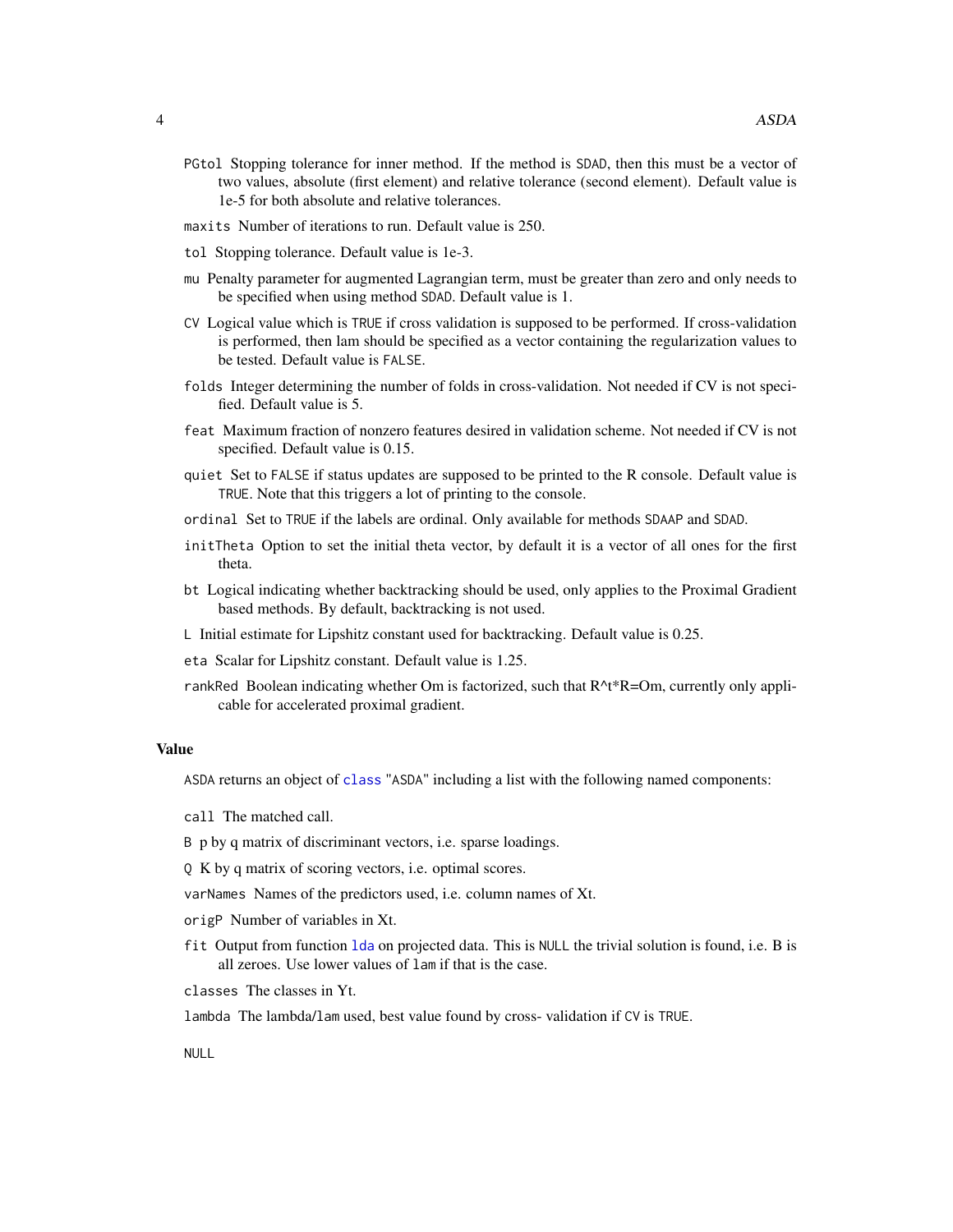#### <span id="page-4-0"></span>ASDA 5

# Note

The input matrix Xt should be normalized, i.e. each column corresponding to a variable should have its mean subtracted and scaled to unit length. The functions [normalize](#page-8-1) and [normalizetest](#page-10-1) are supplied for this purpose in the package.

#### See Also

[SDAAP](#page-0-0), [SDAP](#page-0-0) and [SDAD](#page-0-0)

#### Examples

```
set.seed(123)
# Prepare training and test set
train <- c(1:40,51:90,101:140)
Xtrain <- iris[train,1:4]
nX <- normalize(Xtrain)
Xtrain <- nX$Xc
Ytrain <- iris[train,5]
Xtest <- iris[-train,1:4]
Xtest <- normalizetest(Xtest,nX)
Ytest <- iris[-train,5]
# Define parameters for Alternating Direction Method of Multipliers (SDAD)
Om <- diag(4)+0.1*matrix(1,4,4) #elNet coef mat
gam <- 0.0001
lam <- 0.0001
method <- "SDAD"
q \le -2control <- list(PGsteps = 100,
                PGtol = c(1e-5, 1e-5),
                mu = 1,
                maxits = 100,
                tol = 1e-3,
                quiet = FALSE)
# Run the algorithm
res <- ASDA(Xt = Xtrain,
            Yt = Ytrain,
            Om = Om,gam = gam,
            lam = lam,q = q,
            method = method,
            control = control)
# Can also just use the defaults, which is Accelerated Proximal Gradient (SDAAP):
resDef <- ASDA(Xtrain,Ytrain)
# Some example on simulated data
# Generate Gaussian data on three classes with plenty of redundant variables
# This example shows the basic steps on how to apply this to data, i.e.:
```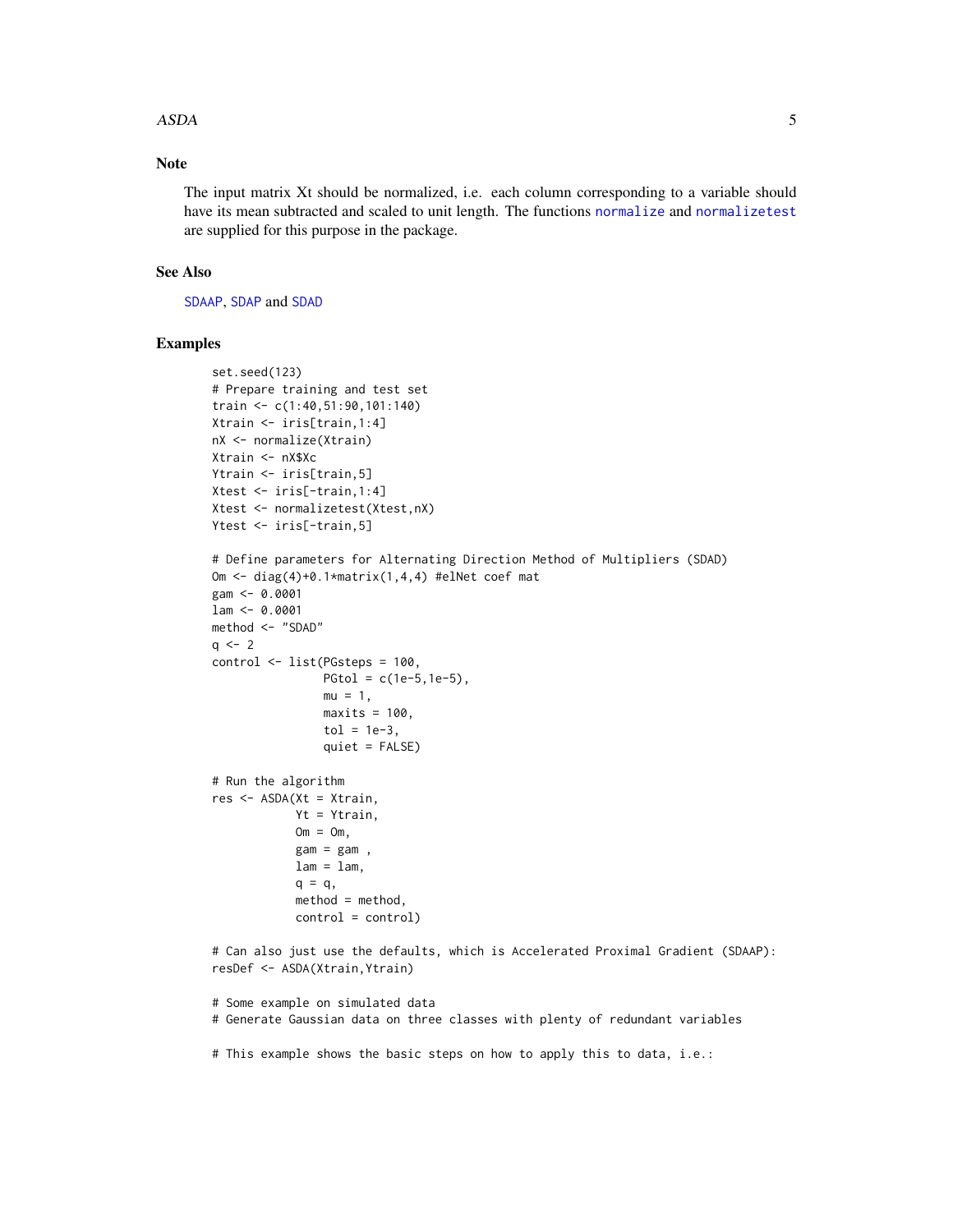```
# 1) Setup training data
# 2) Normalize
# 3) Train
# 4) Predict
# 5) Plot projected data
# 6) Accuracy on test set
P <- 300 # Number of variables
N <- 50 # Number of samples per class
# Mean for classes, they are zero everywhere except the first 3 coordinates
m1 < -rep(0, P)m1[1] < -3m2 < -\text{rep}(0, P)m2[2] < -3m3 \leq -rep(0, P)m3[3] < -3# Sample dummy data
Xtrain <- rbind(MASS::mvrnorm(n=N,mu = m1, Sigma = diag(P)),
               MASS::mvrnorm(n=N,mu = m2, Sigma = diag(P)),
               MASS::mvrnorm(n=N,mu = m3, Sigma = diag(P)))
Xtest <- rbind(MASS::mvrnorm(n=N,mu = m1, Sigma = diag(P)),
               MASS: : mvrnorm(n=N, mu = m2, Sigma = diag(P)),MASS::mvrnorm(n=N,mu = m3, Sigma = diag(P)))
# Generate the labels
Ytrain <- factor(rep(1:3,each=N))
Ytest <- Ytrain
# Normalize the data
Xt <- accSDA::normalize(Xtrain)
Xtrain <- Xt$Xc # Use the centered and scaled data
Xtest <- accSDA::normalizetest(Xtest,Xt)
# Train the classifier and increase the sparsity parameter from the default
# so we penalize more for non-sparse solutions.
res <- accSDA::ASDA(Xtrain,Ytrain,lam=0.01)
# Plot the projected training data, it is projected to
# 2-dimension because we have 3 classes. The number of discriminant
# vectors is maximum number of classes minus 1.
XtrainProjected <- Xtrain%*%res$beta
plot(XtrainProjected[,1],XtrainProjected[,2],col=Ytrain)
# Predict on the test data
preds <- predict(res, newdata = Xtest)
# Plot projected test data with predicted and correct labels
```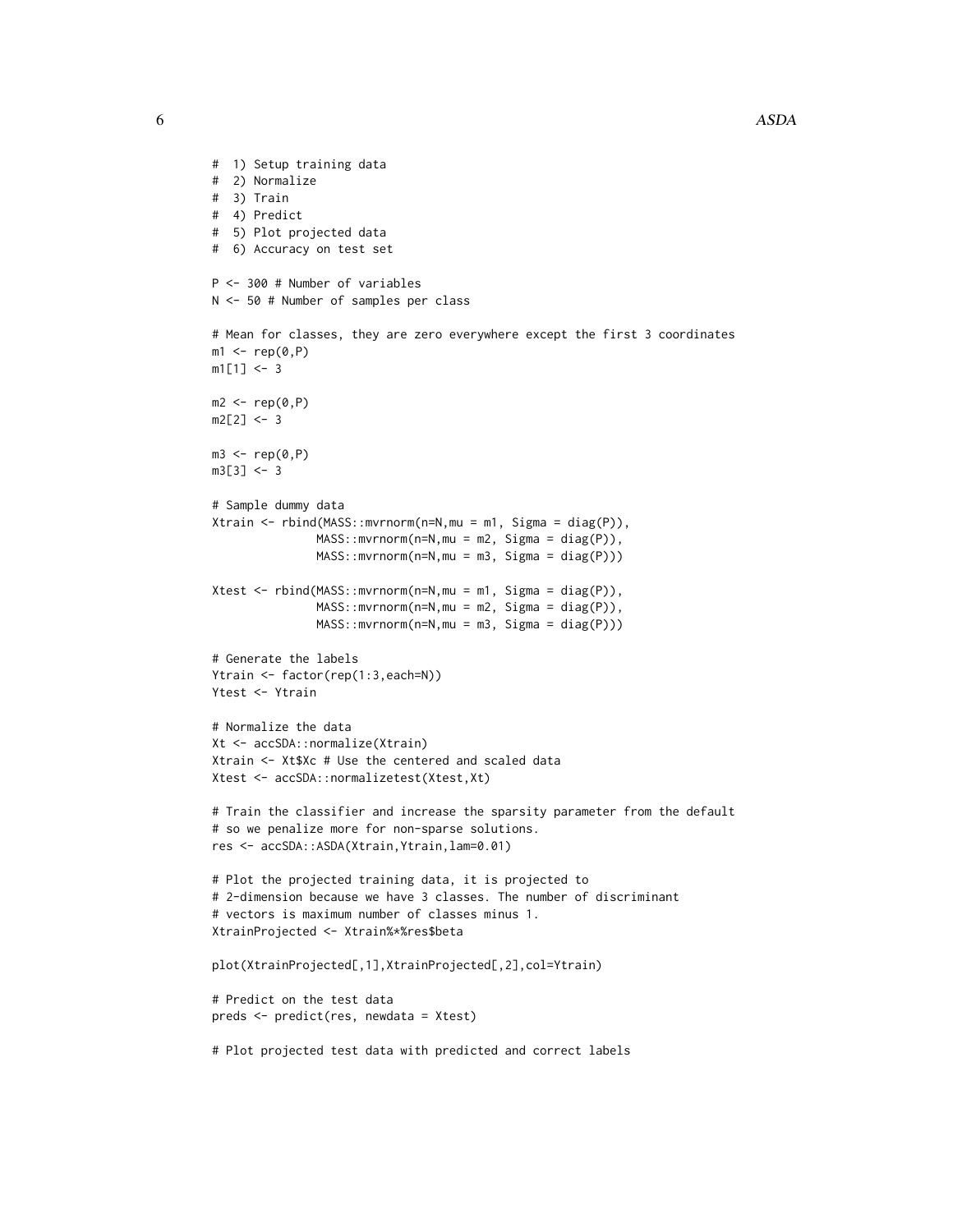# <span id="page-6-0"></span>ASDABarPlot 7

```
XtestProjected <- Xtest%*%res$beta
plot(XtestProjected[,1],XtestProjected[,2],col=Ytest,
     main="Projected test data with original labels")
plot(XtestProjected[,1],XtestProjected[,2],col=preds$class,
    main="Projected test data with predicted labels")
# Calculate accuracy
sum(preds$class == Ytest)/(3*N) # We have N samples per class, so total 3*N
```

```
ASDABarPlot barplot for ASDA objects
```
#### Description

This is a function to visualize the discriminant vector from the ASDA method. The plot is constructed as a ggplot barplot and the main purpose of it is to visually inspect the sparsity of the discriminant vectors. The main things to look for are how many parameters are non-zero and if there is any structure in the ones that are non-zero, but the structure is dependent on the order you specify your variables. For time-series data, this could mean that a chunk of variables are non-zero that are close in time, meaning that there is some particular event that is best for discriminating between the classes that you have.

#### Usage

```
ASDABarPlot(asdaObj, numDVs = 1, xlabel, ylabel, getList = FALSE, main, ...)
```
#### **Arguments**

| asdaObi  | Object from the ASDA function.                                                                                                                                                                                               |
|----------|------------------------------------------------------------------------------------------------------------------------------------------------------------------------------------------------------------------------------|
| numDVs   | Number of discriminant vectors (DVs) to plot. This is limited by the number<br>of DVs outputted from the ASDA function or k-1 DVs where k is the number of<br>classes. The first 1 to numDVs are plotted.                    |
| xlabel   | Label to put under every plot                                                                                                                                                                                                |
| ylabel   | Vector of y-axis labels for each plot, e.g. if there are three DVs, then $y$ lab =<br>c('Discriminant Vector 1', 'Discriminant Vector 2', 'Discriminant Vector<br>3') is a valid option.                                     |
| getList  | Logical value indicating whether the output should be a list of the plots or the<br>plots stacked in one plot using the gridExtra package. By default the function<br>produces a single plot combining all plots of the DVs. |
| main     | Main title for the plots, this is not used if get List is set to TRUE.                                                                                                                                                       |
| $\cdots$ | Extra arguments to grid. arrange.                                                                                                                                                                                            |

#### Value

barplot.ASDA returns either a single combined plot or a list of individual ggplot objects.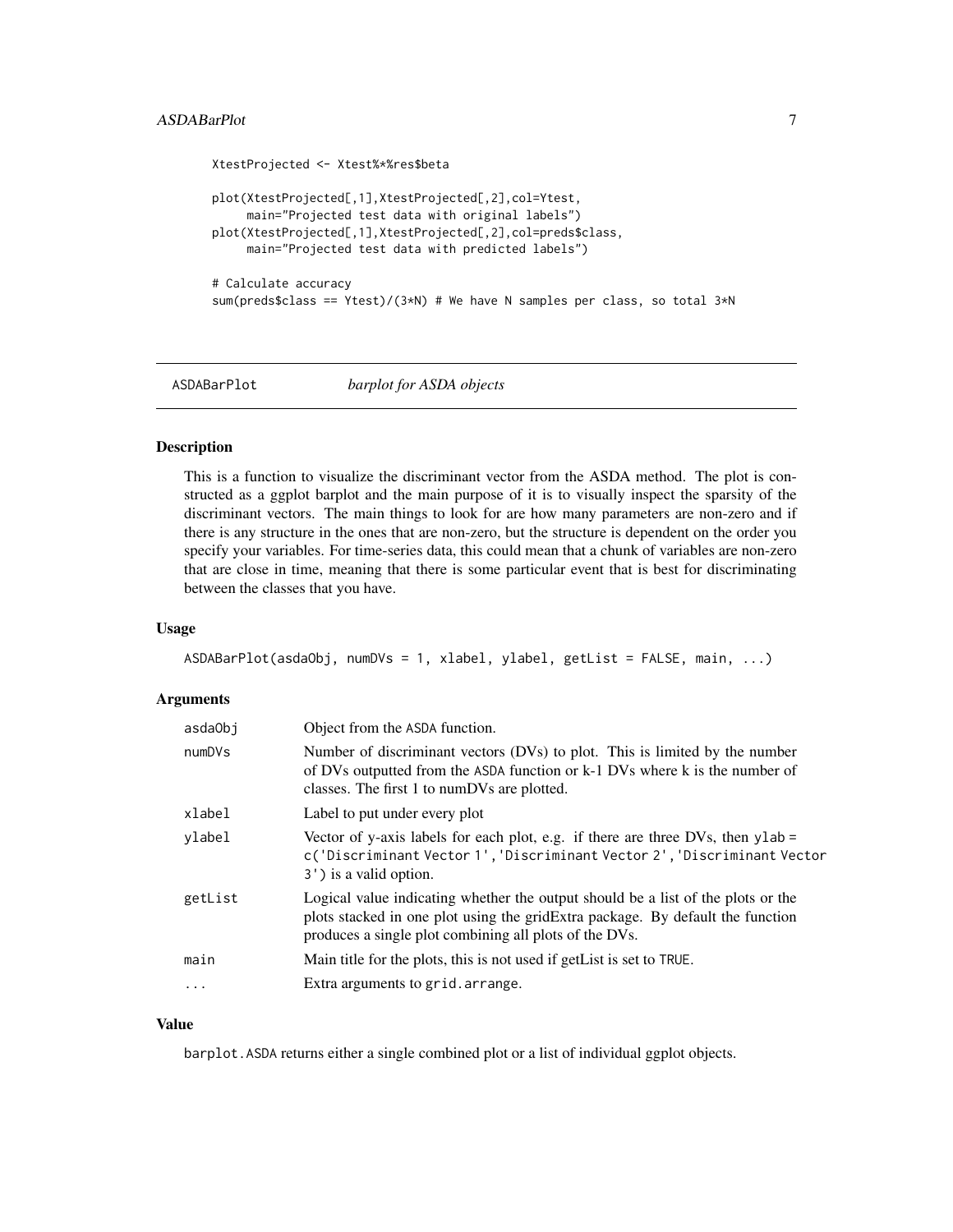#### <span id="page-7-0"></span>Note

This function is used as a quick diagnostics tool for the output from the ASDA function. Feel free to look at the code to customize the plots in any way you like.

#### See Also

[ASDA](#page-1-1)

#### Examples

```
# Generate and ASDA object with your data, e.g.
 # Prepare training and test set
 # This is a very small data set, I advise you to try it on something with more
# variables, e.g. something from this source: http://www.cs.ucr.edu/~eamonn/time_series_data/
 # or possibly run this on the Gaussian data example from the ASDA function
 train <- c(1:40,51:90,101:140)
 Xtrain <- iris[train,1:4]
 nX <- normalize(Xtrain)
Xtrain <- nX$Xc
 Ytrain <- iris[train,5]
 Xtest <- iris[-train,1:4]
 Xtest <- normalizetest(Xtest,nX)
 Ytest <- iris[-train,5]
 # Run the method
 resIris <- ASDA(Xtrain,Ytrain)
 # Look at the barplots of the DVs
 ASDABarPlot(resIris)
```
genDat *Generate data for ordinal examples in the package*

# Description

Given the parameters, the function creates a dataset for testing the ordinal functionality of the package. The data is samples from multivariate Gaussians with different means, where the mean varies along a sinusoidal curve w.r.t. the class label.

#### Usage

```
genDat(numClasses, numObsPerClass, mu, sigma)
```
#### Arguments

| numClasses | Positive integer specifying the number of classes for the dataset. |
|------------|--------------------------------------------------------------------|
|            | numObsPerClass Number of observations sampled per class.           |
| mu         | Mean of the first class.                                           |
| sigma      | 2 by 2 covariance matrix                                           |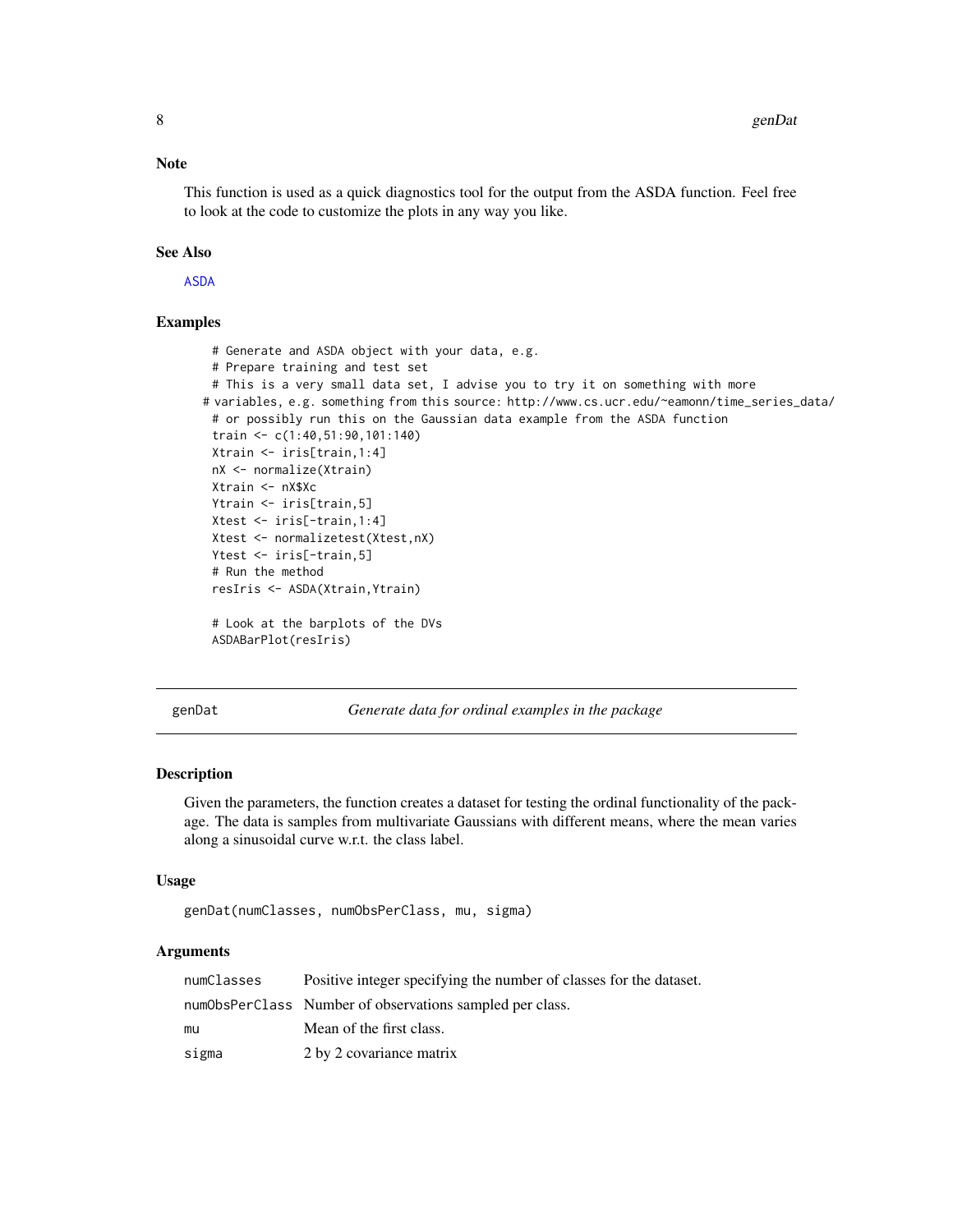#### <span id="page-8-0"></span>normalize 9

# Details

This function is used to demonstrate the usage of the ordinal classifier.

#### Value

genDat Returns a list with the following attributes:

X A matrix with two columns and numObsPerClass\*numClasses rows.

Y Labels for the rows of X.

#### Author(s)

Gudmundur Einarsson

# See Also

[ordASDA](#page-11-1)

#### Examples

set.seed(123)

```
# You can play around with these values to generate some 2D data to test one
numClasses <- 15
sigma <- matrix(c(1,-0.2,-0.2,1),2,2)
mu < - c(0, 0)numObsPerClass <- 5
# Generate the data, can access with train$X and train$Y
train <- accSDA::genDat(numClasses,numObsPerClass,mu,sigma)
test <- accSDA::genDat(numClasses,numObsPerClass*2,mu,sigma)
```
# Visualize it, only using the first variable gives very good separation plot(train\$X[,1],train\$X[,2],col = factor(train\$Y),asp=1,main="Training Data")

<span id="page-8-1"></span>normalize *Normalize training data*

#### Description

Normalize a vector or matrix to zero mean and unit length columns.

#### Usage

normalize(X)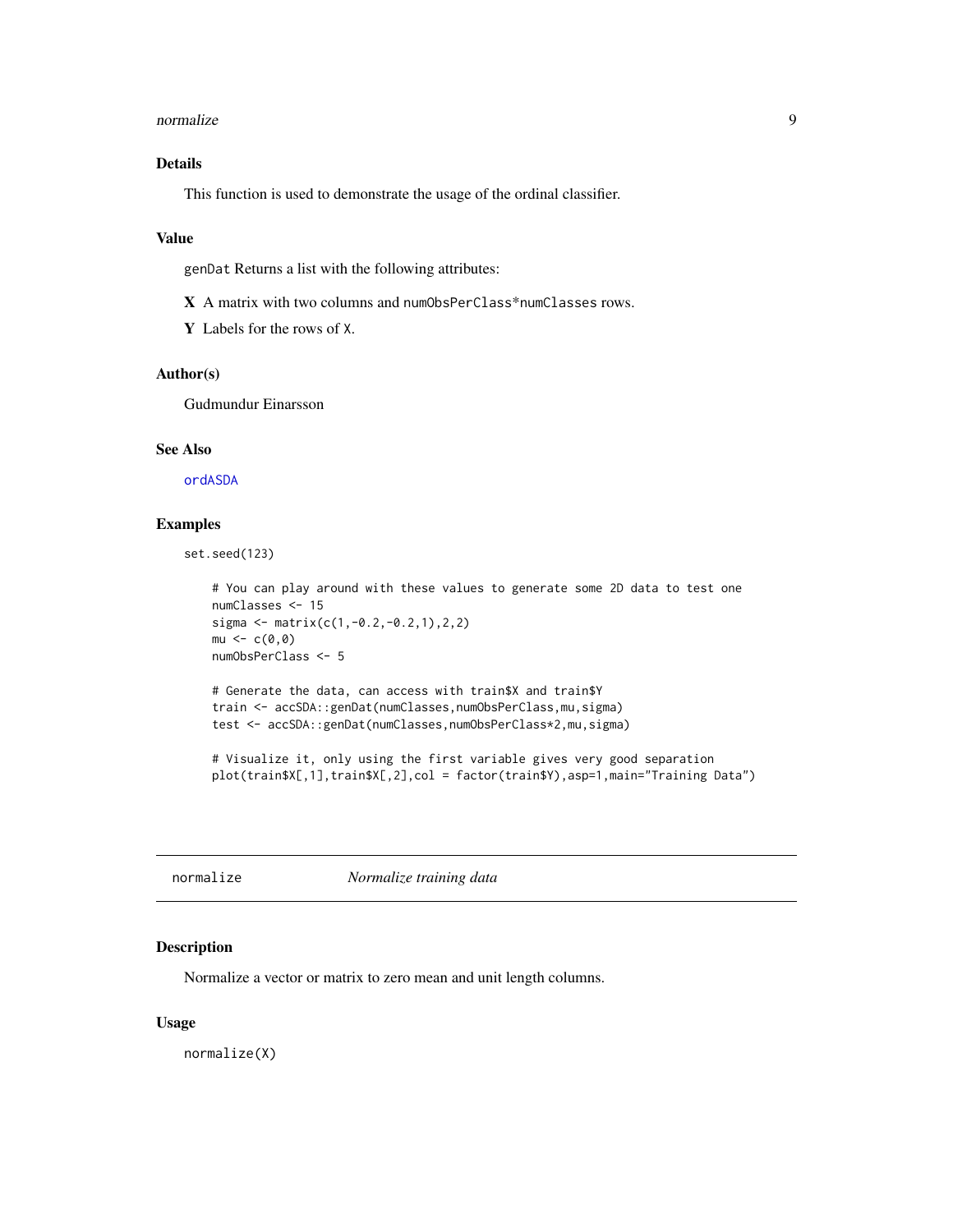#### <span id="page-9-0"></span>Arguments

X a matrix with the training data with observations down the rows and variables in the columns.

# Details

This function can e.g. be used for the training data in the ASDA function.

#### Value

normalize Returns a list with the following attributes:

- Xc The normalized data
- mx Mean of columns of X.
- vx Length of columns of X.
- Id Logical vector indicating which variables are included in X. If some of the columns have zero length they are omitted

# Author(s)

Line Clemmensen

# References

Clemmensen, L., Hastie, T. and Ersboell, K. (2008) "Sparse discriminant analysis", Technical report, IMM, Technical University of Denmark

#### See Also

[normalizetest](#page-10-1), [predict.ASDA](#page-13-1), [ASDA](#page-1-1)

#### Examples

```
## Data
X<-matrix(sample(seq(3),12,replace=TRUE),nrow=3)
```

```
## Normalize data
Nm<-normalize(X)
print(Nm$Xc)
```
## See if any variables have been removed which(!Nm\$Id)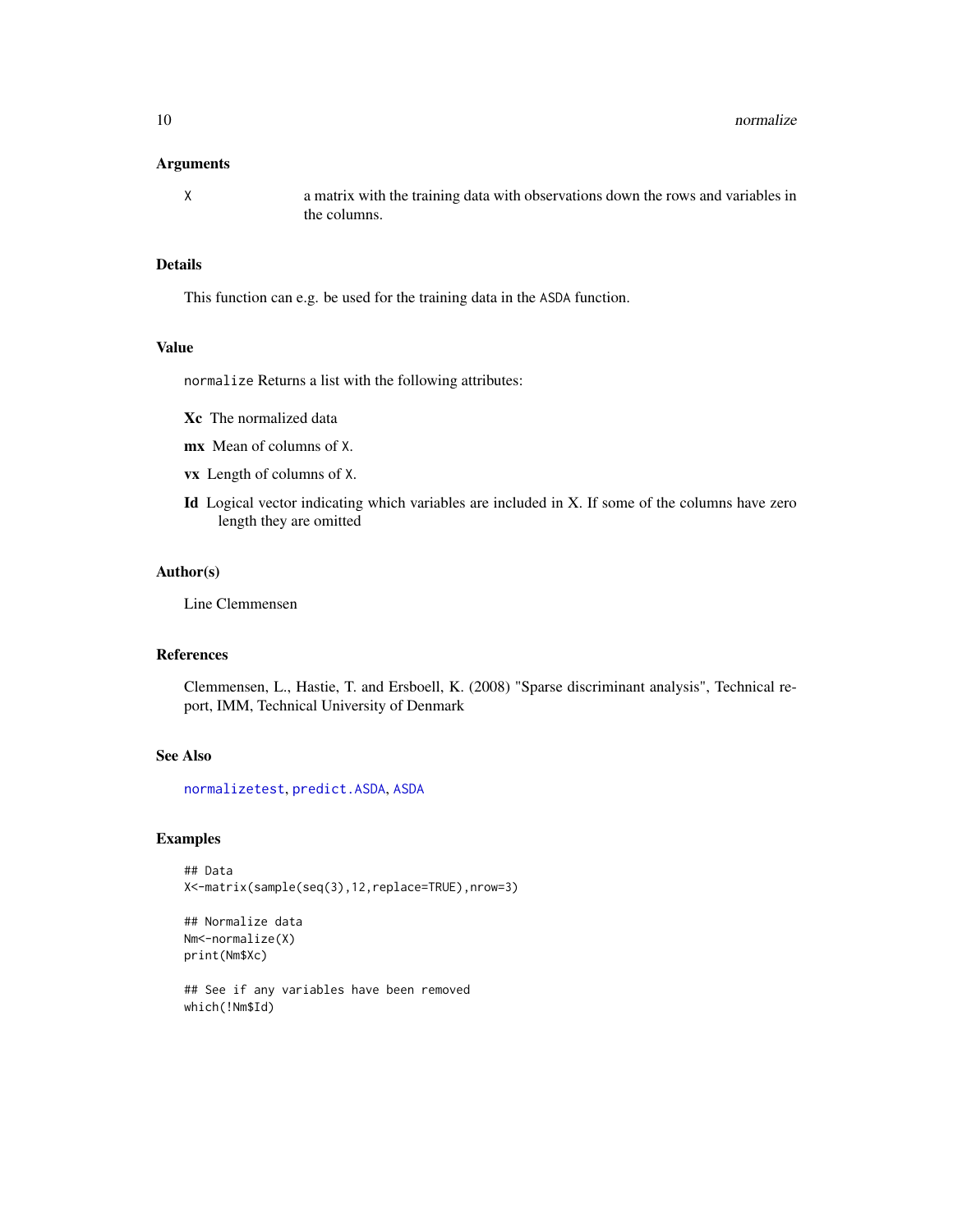<span id="page-10-1"></span><span id="page-10-0"></span>normalizetest *Normalize training data*

#### Description

Normalize test data using output from the normalize() of the training data

#### Usage

```
normalizetest(Xtst, Xn)
```
#### Arguments

| Xtst | a matrix with the test data with observations down the rows and variables in the |
|------|----------------------------------------------------------------------------------|
|      | columns.                                                                         |
| Xn   | List with the output from normalize $(Xtr)$ of the training data.                |

#### Details

This function can e.g. be used for the test data in the [predict.ASDA](#page-13-1) function.

#### Value

normalizetest returns the normalized test data Xtst

# Author(s)

Line Clemmensen

# References

Clemmensen, L., Hastie, T. and Ersboell, K. (2008) "Sparse discriminant analysis", Technical report, IMM, Technical University of Denmark

# See Also

[normalize](#page-8-1), [predict.ASDA](#page-13-1), [ASDA](#page-1-1)

# Examples

```
## Data
Xtr<-matrix(sample(seq(3),12,replace=TRUE),nrow=3)
Xtst<-matrix(sample(seq(3),12,replace=TRUE),nrow=3)
```

```
## Normalize training data
Nm<-normalize(Xtr)
```
## Normalize test data Xtst<-normalizetest(Xtst,Nm)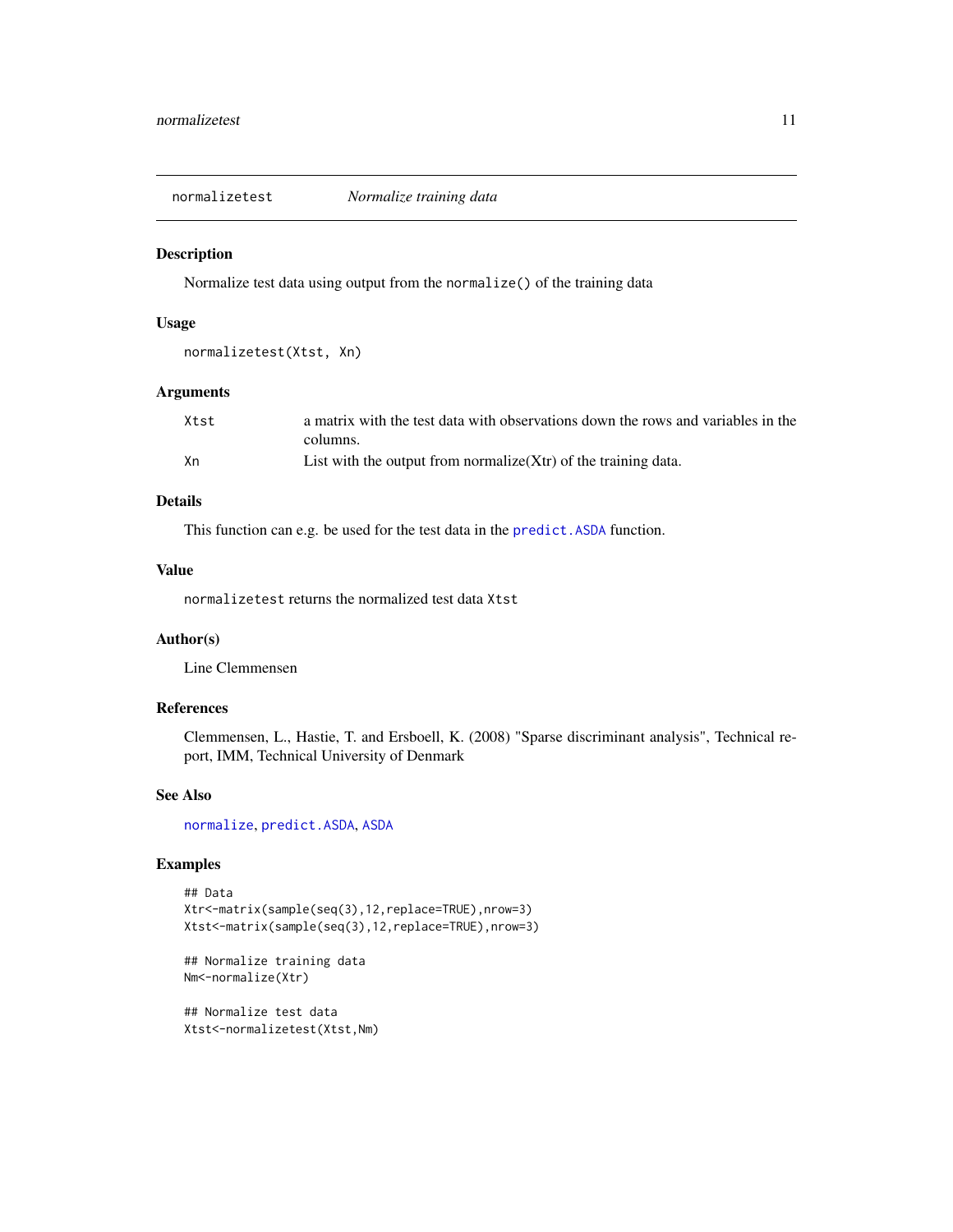<span id="page-11-1"></span><span id="page-11-0"></span>

#### Description

Applies accelerated proximal gradient algorithm to the optimal scoring formulation of sparse discriminant analysis proposed by Clemmensen et al. 2011. The problem is further casted to a binary classification problem as described in "Learning to Classify Ordinal Data: The Data Replication Method" by Cardoso and da Costa to handle the ordinal labels. This function serves as a wrapper for the [ASDA](#page-1-1) function, where the appropriate data augmentation is performed. Since the problem is casted into a binary classication problem, only a single discriminant vector comes from the result. The first  $\mathbb{R}_p^*$  entries correspond to the variables/coefficients for the predictors, while the following K-1 entries correspond to biases for the found hyperplane, to separate the classes. The resulting object is of class ordASDA and has an accompanying predict function. The paper by Cardoso and dat Costa can be found here: (http://www.jmlr.org/papers/volume8/cardoso07a/cardoso07a.pdf).

#### Usage

```
ordASDA(Xt, ...)
## Default S3 method:
ordASDA(
  Xt,
  Yt,
  s = 1,
  Om,
  gam = 0.001,lam = 1e-06,
  method = "SDAAP",
  control,
  ...
)
```
#### Arguments

| Xt       | n by p data matrix, (can also be a data.frame that can be coerced to a matrix)                                                                                                                                                                                                                                                                     |
|----------|----------------------------------------------------------------------------------------------------------------------------------------------------------------------------------------------------------------------------------------------------------------------------------------------------------------------------------------------------|
| $\cdots$ | Additional arguments for ASDA and 1da function in package MASS.                                                                                                                                                                                                                                                                                    |
| Yt.      | vector of length n, equal to the number of samples. The classes should be<br>$1,2,,K$ where K is the number of classes. Yt needs to be a numeric vector.                                                                                                                                                                                           |
| -S       | We need to find a hyperplane that separates all classes with different biases. For<br>each new bias we define a binary classification problem, where a maximum of<br>s ordinal classes or contained in each of the two classes. A higher value of s<br>means that more data will be copied in the data augmentation step. BY default<br>$\sin 1$ . |
| Om       | p by p parameter matrix Omega in generalized elastic net penalty, where p is the<br>number of variables.                                                                                                                                                                                                                                           |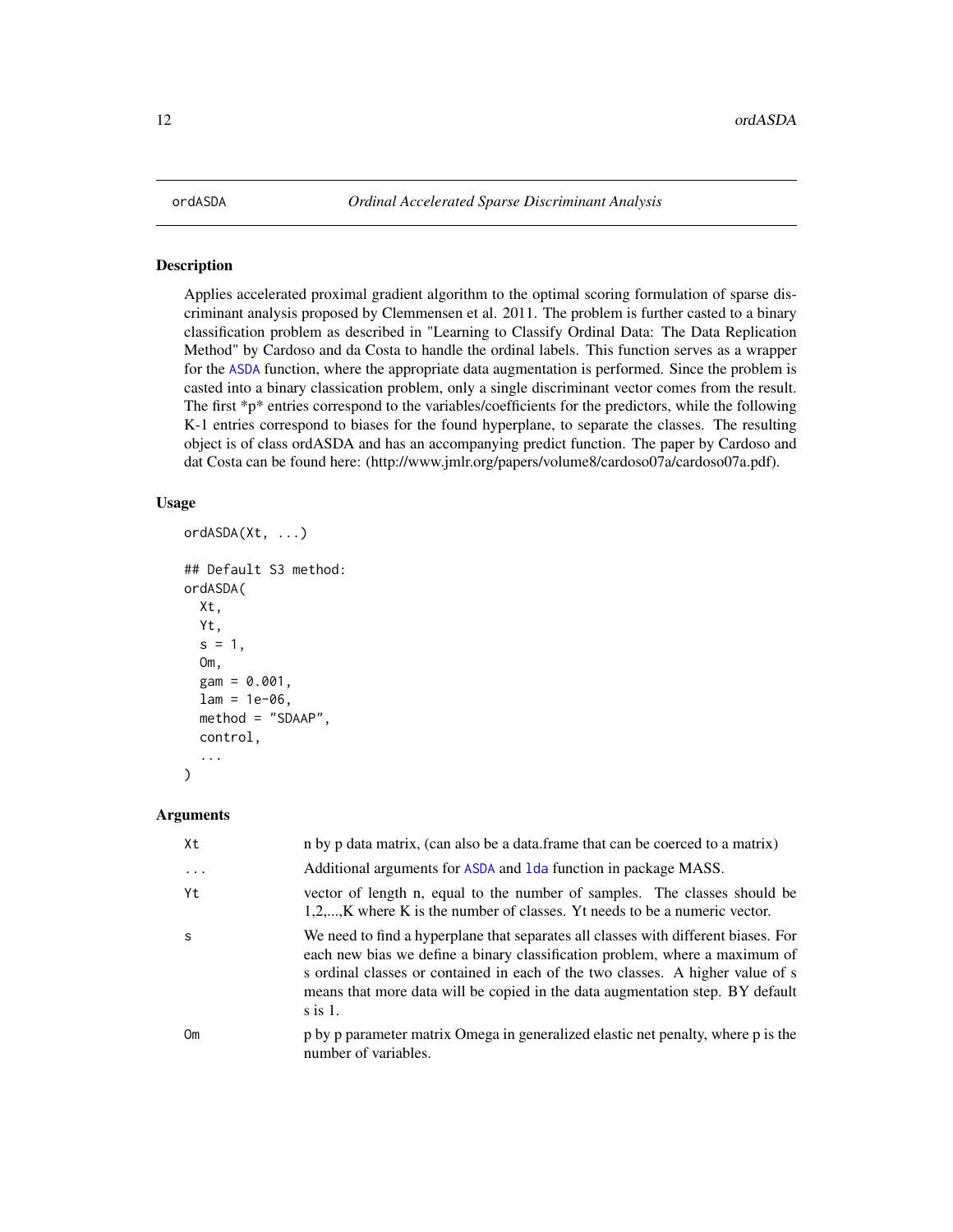<span id="page-12-0"></span>

| gam     | Regularization parameter for elastic net penalty, must be greater than zero. |
|---------|------------------------------------------------------------------------------|
| lam     | Regularization parameter for 11 penalty, must be greater than zero.          |
| method  | String to select method, now either SDAD or SDAAP, see ?ASDA for more info.  |
| control | List of control arguments further passed to ASDA. See ASDA.                  |

#### Value

ordASDA returns an object of [class](#page-0-0) "ordASDA" including a list with the same components as an ASDA objects and:

- h Scalar value for biases.
- K Number of classes.

NULL

#### Note

Remember to normalize the data.

#### See Also

[ASDA](#page-1-1).

### Examples

set.seed(123)

```
# You can play around with these values to generate some 2D data to test one
numClasses <- 5
sigma \leq matrix(c(1,-0.2,-0.2,1),2,2)
mu < -c(0, 0)numObsPerClass <- 5
```

```
# Generate the data, can access with train$X and train$Y
train <- accSDA::genDat(numClasses,numObsPerClass,mu,sigma)
test <- accSDA::genDat(numClasses,numObsPerClass*2,mu,sigma)
```

```
# Visualize it, only using the first variable gives very good separation
plot(train$X[,1],train$X[,2],col = factor(train$Y),asp=1,main="Training Data")
```

```
# Train the ordinal based model
res <- accSDA::ordASDA(train$X,train$Y,s=2,h=1, gam=1e-6, lam=1e-3)
vals \le- predict(object = res, newdata = test$X) # Takes a while to run \sim 10 seconds
sum(vals==test$Y)/length(vals) # Get accuracy on test set
#plot(test$X[,1],test$X[,2],col = factor(test$Y),asp=1,
# main="Test Data with correct labels")
#plot(test$X[,1],test$X[,2],col = factor(vals),asp=1,
# main="Test Data with predictions from ordinal classifier")
```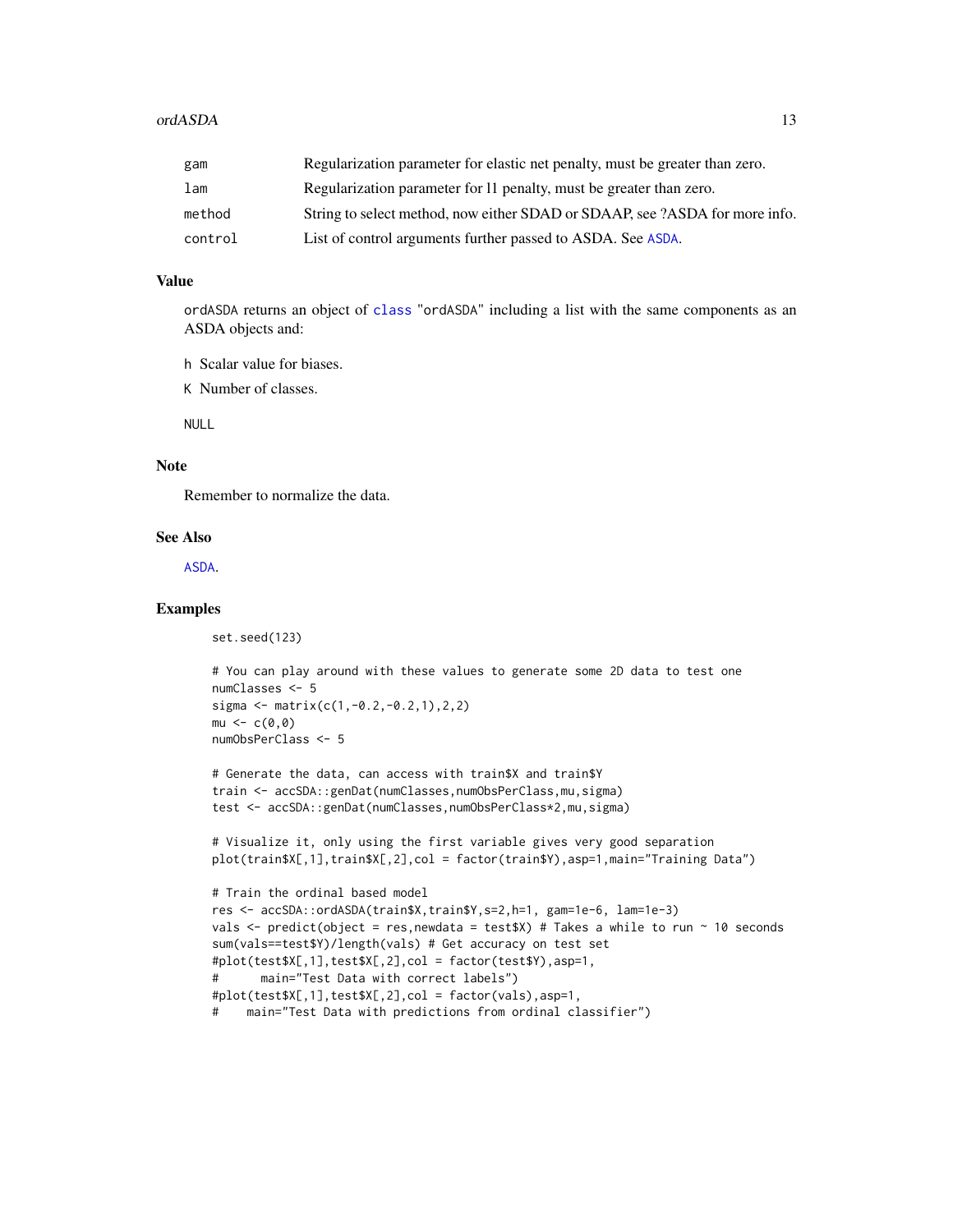<span id="page-13-1"></span><span id="page-13-0"></span>

# Description

Predicted values based on fit from the function [ASDA](#page-1-1). This function is used to classify new observations based on their explanatory variables/features.

#### Usage

```
## S3 method for class 'ASDA'
predict(object, newdata = NULL, ...)
```
#### Arguments

| obiect   | Object of class ASDA. This object is returned from the function ASDA. |
|----------|-----------------------------------------------------------------------|
| newdata  | A matrix of new observations to classify.                             |
| $\cdots$ | Arguments passed to predict. Ida.                                     |

#### Value

A list with components:

class The classification (a factor) posterior posterior probabilities for the classes x the scores

#### Note

The input matrix newdata should be normalized w.r.t. the normalization of the training data

#### See Also

[SDAAP](#page-0-0), [SDAP](#page-0-0) and [SDAD](#page-0-0)

# Examples

```
# Prepare training and test set
train <- c(1:40,51:90,101:140)
Xtrain <- iris[train,1:4]
nX <- normalize(Xtrain)
Xtrain <- nX$Xc
Ytrain <- iris[train,5]
Xtest <- iris[-train,1:4]
Xtest <- normalizetest(Xtest,nX)
Ytest <- iris[-train,5]
```
# Define parameters for SDAD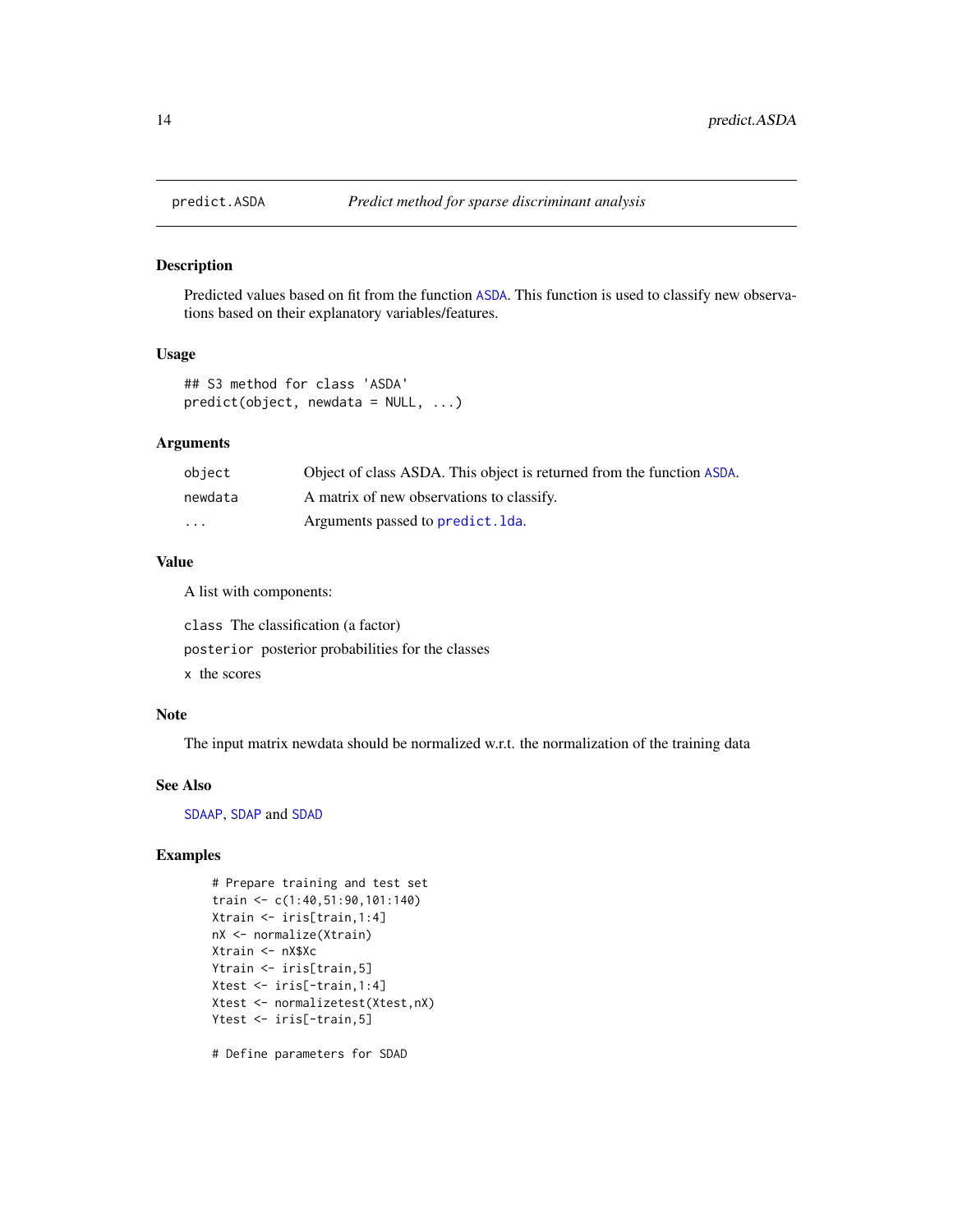# <span id="page-14-0"></span>predict.ordASDA 15

```
Om <- diag(4)+0.1*matrix(1,4,4) #elNet coef mat
gam < -0.01lam < -0.01method <- "SDAD"
q \le -2control <- list(PGsteps = 100,
                PGtol = c(1e-5, 1e-5),
                mu = 1,
                maxits = 100,
                tol = 1e-3,quiet = FALSE)
# Run the algorithm
res <- ASDA(Xt = Xtrain,
            Yt = Ytrain,
            Om = Om,gam = gam,
            lam = lam,q = q,
            method = method,control = control)
# Do the predictions on the test set
preds <- predict(object = res, newdata = Xtest)
```
predict.ordASDA *Predict method for ordinal sparse discriminant analysis*

# Description

Predicted values based on fit from the function [ordASDA](#page-11-1). This function is used to classify new observations based on their explanatory variables/features. There is no need to normalize the data, the data is normalized based on the normalization data from the ordASDA object.

#### Usage

## S3 method for class 'ordASDA'  $predict(object, new data = NULL, ...)$ 

# Arguments

| object                  | Object of class ordASDA. This object is returned from the function ordASDA. |
|-------------------------|-----------------------------------------------------------------------------|
| newdata                 | A matrix of new observations to classify.                                   |
| $\cdot$ $\cdot$ $\cdot$ | Arguments passed to predict. Ida.                                           |

# Value

A vector of predictions.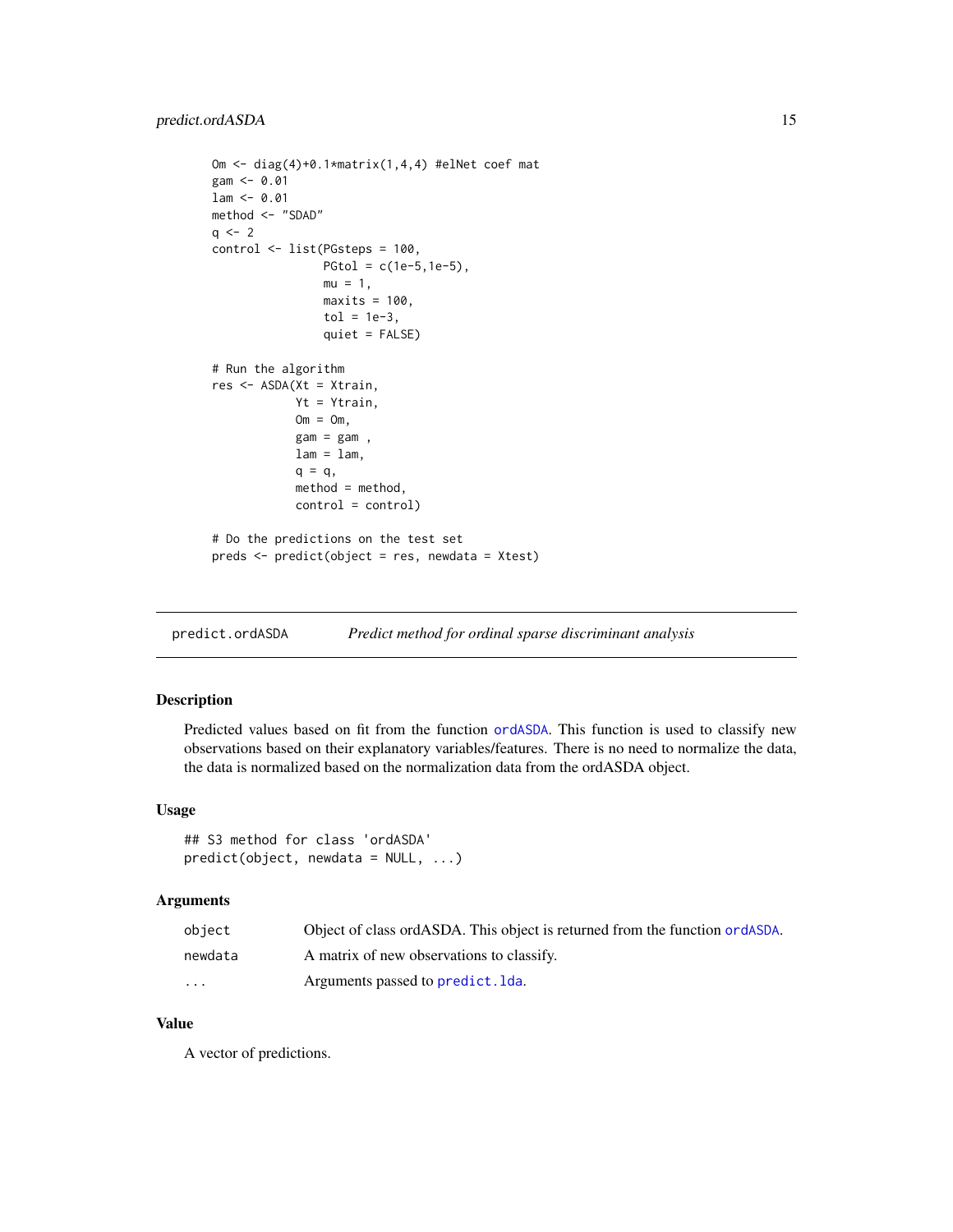#### See Also

[ordASDA](#page-11-1)

#### Examples

set.seed(123)

```
# You can play around with these values to generate some 2D data to test one
numClasses <- 5
sigma \leq matrix(c(1,-0.2,-0.2,1),2,2)
mu < -c(0, 0)numObsPerClass <- 5
```

```
# Generate the data, can access with train$X and train$Y
train <- accSDA::genDat(numClasses,numObsPerClass,mu,sigma)
test <- accSDA::genDat(numClasses,numObsPerClass*2,mu,sigma)
```
# Visualize it, only using the first variable gives very good separation plot(train\$X[,1],train\$X[,2],col = factor(train\$Y),asp=1,main="Training Data")

```
# Train the ordinal based model
res <- accSDA::ordASDA(train$X,train$Y,s=2,h=1, gam=1e-6, lam=1e-3)
vals <- predict(object = res, newdata = test$X) # Takes a while to run ~ 10 seconds
sum(vals==test$Y)/length(vals) # Get accuracy on test set
#plot(test$X[,1],test$X[,2],col = factor(test$Y),asp=1,
# main="Test Data with correct labels")
#plot(test $X[, 1], test $X[, 2], col = factor(vals), asp=1,# main="Test Data with predictions from ordinal classifier")
```
print.ASDA *Print method for ASDA object*

#### Description

Prints a summary of the output from the [ASDA](#page-1-1) function. The output summarizes the discriminant analysis in human readable format.

#### Usage

```
## S3 method for class 'ASDA'
print(x, digits = max(3, getOption("digits") - 3), numshow = 5, ...)
```
#### Arguments

|           | Object of class ASDA. This object is returned from the function ASDA.  |
|-----------|------------------------------------------------------------------------|
| digits    | Number of digits to show in printed numbers.                           |
| numshow   | Number of best ranked variables w.r.t. to their absolute coefficients. |
| $\ddotsc$ | arguments passed to or from other methods.                             |

<span id="page-15-0"></span>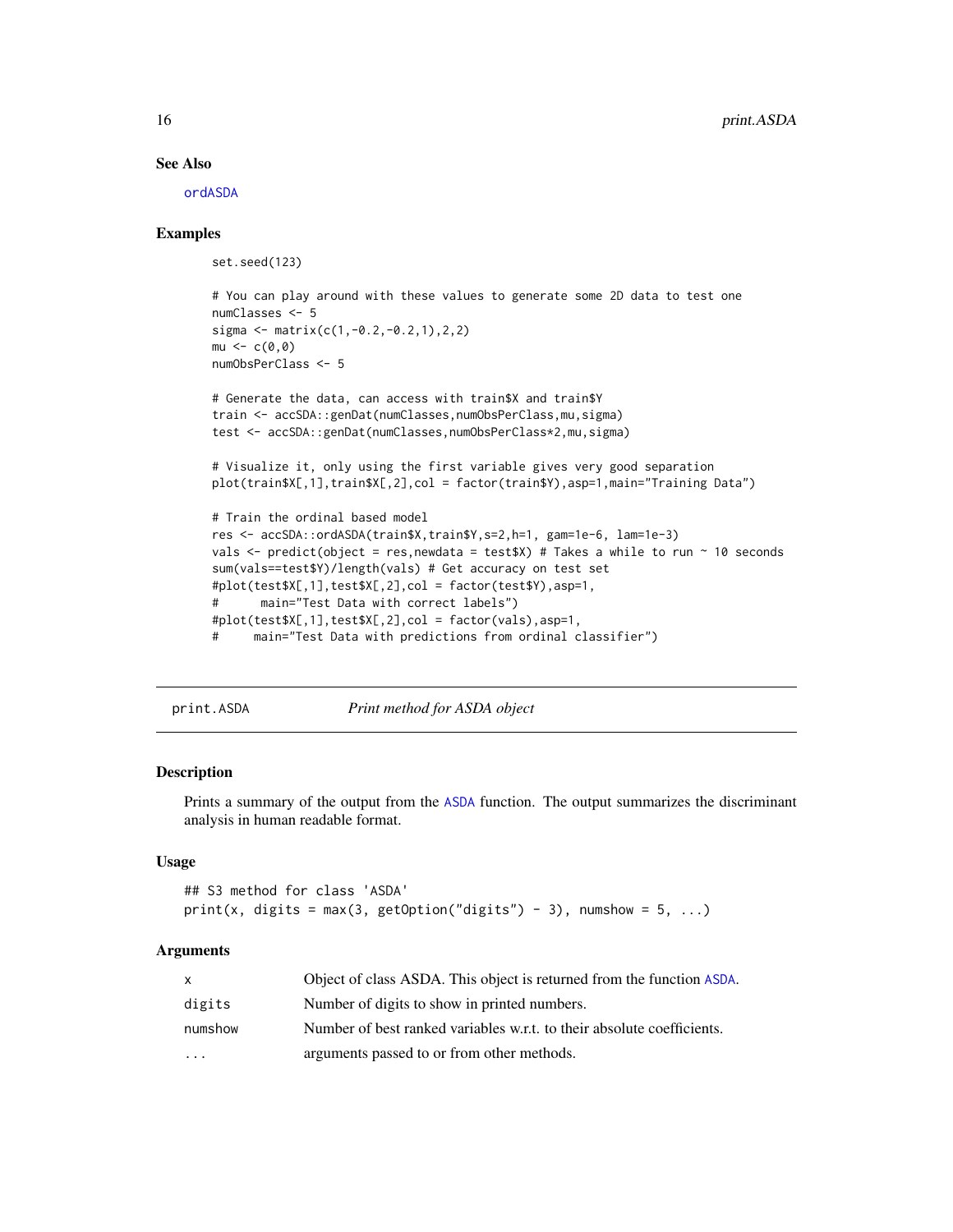#### <span id="page-16-0"></span> $SZVD$  17

# Value

An invisible copy of x.

#### See Also

[ASDA](#page-1-1), [predict.ASDA](#page-13-1) and [SDAD](#page-0-0)

# Examples

```
# Prepare training and test set
train <- c(1:40,51:90,101:140)
Xtrain <- iris[train,1:4]
nX <- normalize(Xtrain)
Xtrain <- nX$Xc
Ytrain <- iris[train,5]
Xtest <- iris[-train,1:4]
Xtest <- normalizetest(Xtest,nX)
Ytest <- iris[-train,5]
# Run the algorithm
resDef <- ASDA(Xtrain,Ytrain)
# Print
print(resDef)
```
# <span id="page-16-1"></span>SZVD *Sparse Zero Variance Discriminant Analysis*

#### Description

Applies SZVD heuristic for sparse zero-variance discriminant analysis to given training set.

#### Usage

```
SZVD(train, ...)
## Default S3 method:
SZVD(
  train,
  gamma,
  D,
 penalty = TRUE,
  scaling = TRUE,tol = list(abs = 1e-04, rel = 1e-04),maxits = 2000,
 beta = 1,
  quiet = TRUE)
```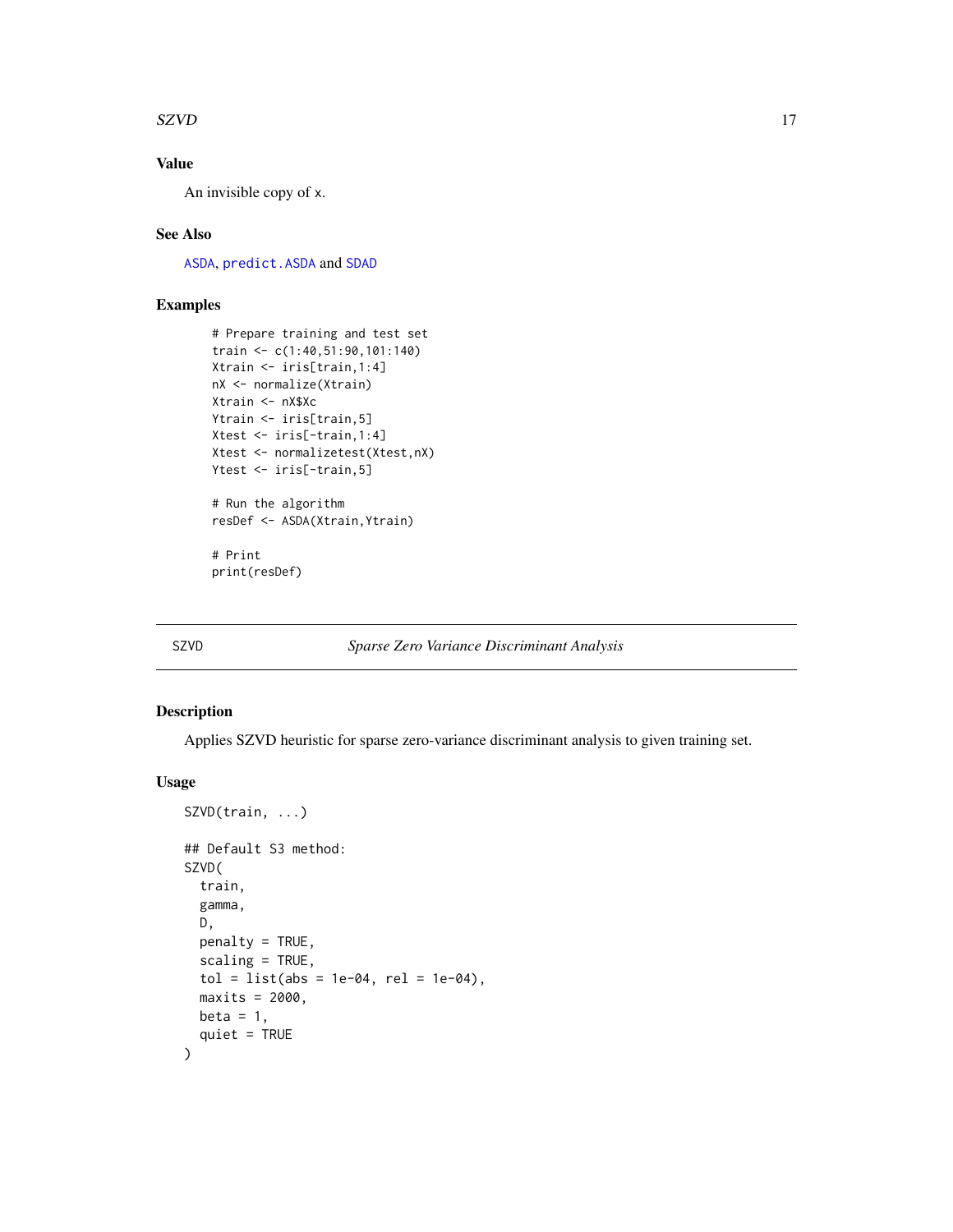#### <span id="page-17-0"></span>Arguments

| train   | Data matrix where first column is the response class.                                         |
|---------|-----------------------------------------------------------------------------------------------|
| .       | Parameters passed to SZVD.default.                                                            |
| gamma   | Set of regularization parameters controlling 11-penalty.                                      |
| D.      | dictionary/basis matrix.                                                                      |
| penalty | Controls whether to apply reweighting of 11-penalty (using sigma = within-class<br>std devs). |
| scaling | Logical indicating whether to scale data such that each feature has variance 1.               |
| tol     | Stopping tolerances for ADMM algorithm, must include tolstel and tolsabs.                     |
| maxits  | Maximum number of iterations used in the ADMM algorithm.                                      |
| beta    | penalty term controlling the splitting constraint.                                            |
| quiet   | Print intermediate outpur or not.                                                             |

## Details

This function will currently solve as a standalone function in accSDA for time comparison. A wrapper function like ASDA will be created to use the functionality of plots and such. Maybe call it ASZDA. For that purpose the individual ZVD function will need to be implemented.

#### Value

SZVD returns an object of [class](#page-0-0) "SZVD" including a list with the following named components:

DVs Discriminant vectors.

its Number of iterations required to find DVs.

pen\_scal Weights used in reweighted l1-penalty.

N Basis for the null-space of the sample within-class covariance.

means Training class-means.

mus Training meand and variance scaling/centering terms.

w0 unpenalized zero-variance discriminants (initial solutions) plus B and W, etc.

NULL

#### See Also

Used by: [SZVDcv](#page-18-1).

#### Examples

```
set.seed(123)
P <- 300 # Number of variables
N <- 50 # Number of samples per class
# Mean for classes, they are zero everywhere except the first 3 coordinates
m1 \leftarrow rep(0, P)
```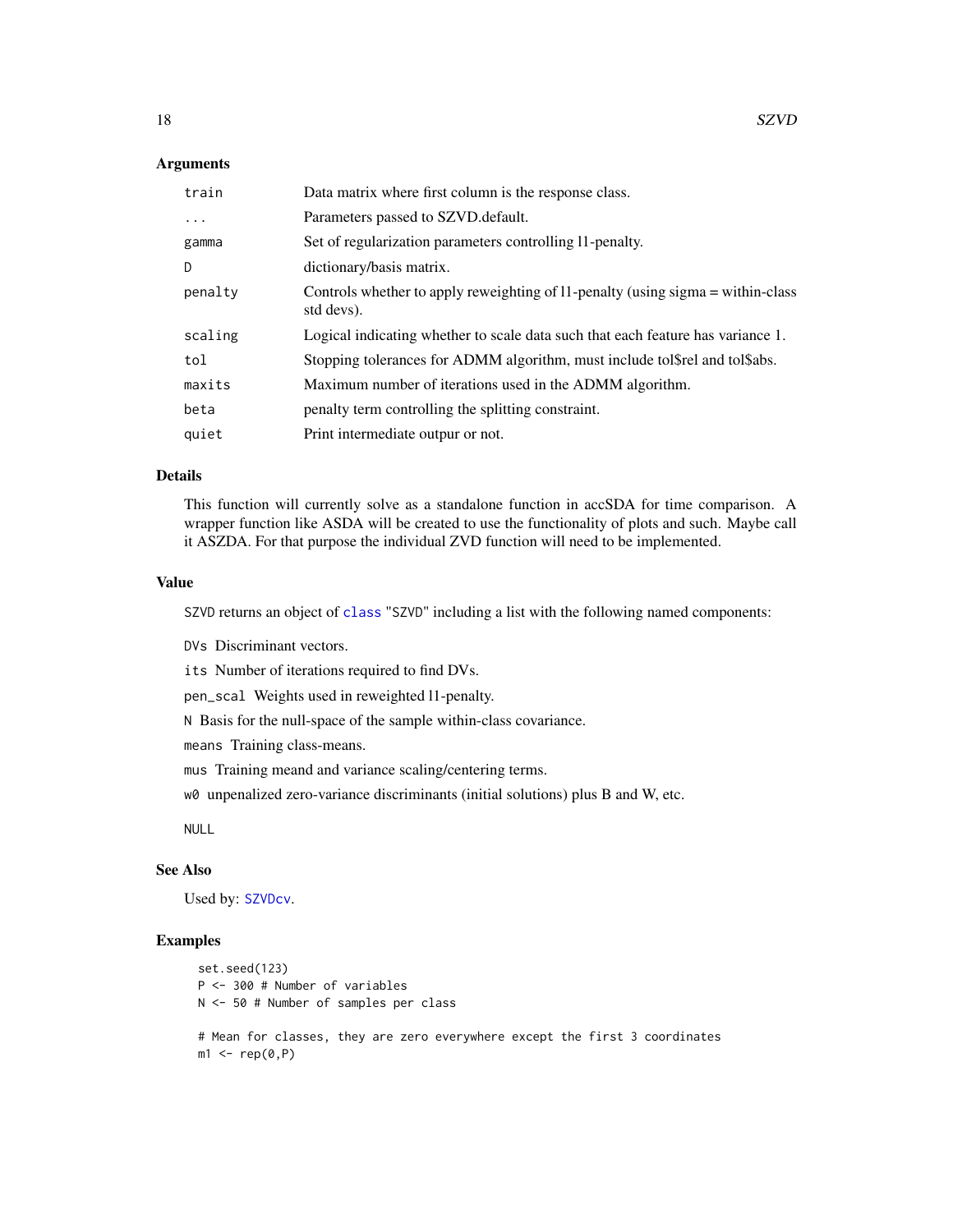#### <span id="page-18-0"></span> $SZVDcv$  19

```
m1[1] <- 3
m2 < -rep(0, P)m2[2] < -3m3 \leq -rep(0, P)m3[3] < -3# Sample dummy data
Xtrain <- rbind(MASS::mvrnorm(n=N,mu = m1, Sigma = diag(P)),
               MASS::mvrnorm(n=N,mu = m2, Sigma = diag(P)),
              MASS::mvrnorm(n=N,mu = m3, Sigma = diag(P)))
# Generate the labels
Ytrain <- rep(1:3,each=N)
# Normalize the data
Xt <- accSDA::normalize(Xtrain)
Xtrain <- Xt$Xc
# Train the classifier and increase the sparsity parameter from the default
# so we penalize more for non-sparse solutions.
res <- accSDA::SZVD(cbind(Ytrain,Xtrain),beta=2.5,
                   maxits=1000, tol = list(abs = 1e-04, rel = 1e-04)
```
<span id="page-18-1"></span>SZVDcv *Cross-validation of sparse zero variance discriminant analysis*

# Description

Applies alternating direction methods of multipliers to solve sparse zero variance discriminant analysis.

#### Usage

```
SZVDcv(Atrain, ...)
## Default S3 method:
SZVDcv(
 Atrain,
 Aval,
 k,
 num_gammas,
 g_mults,
 D,
  sparsity_pen,
  scaling,
  penalty,
```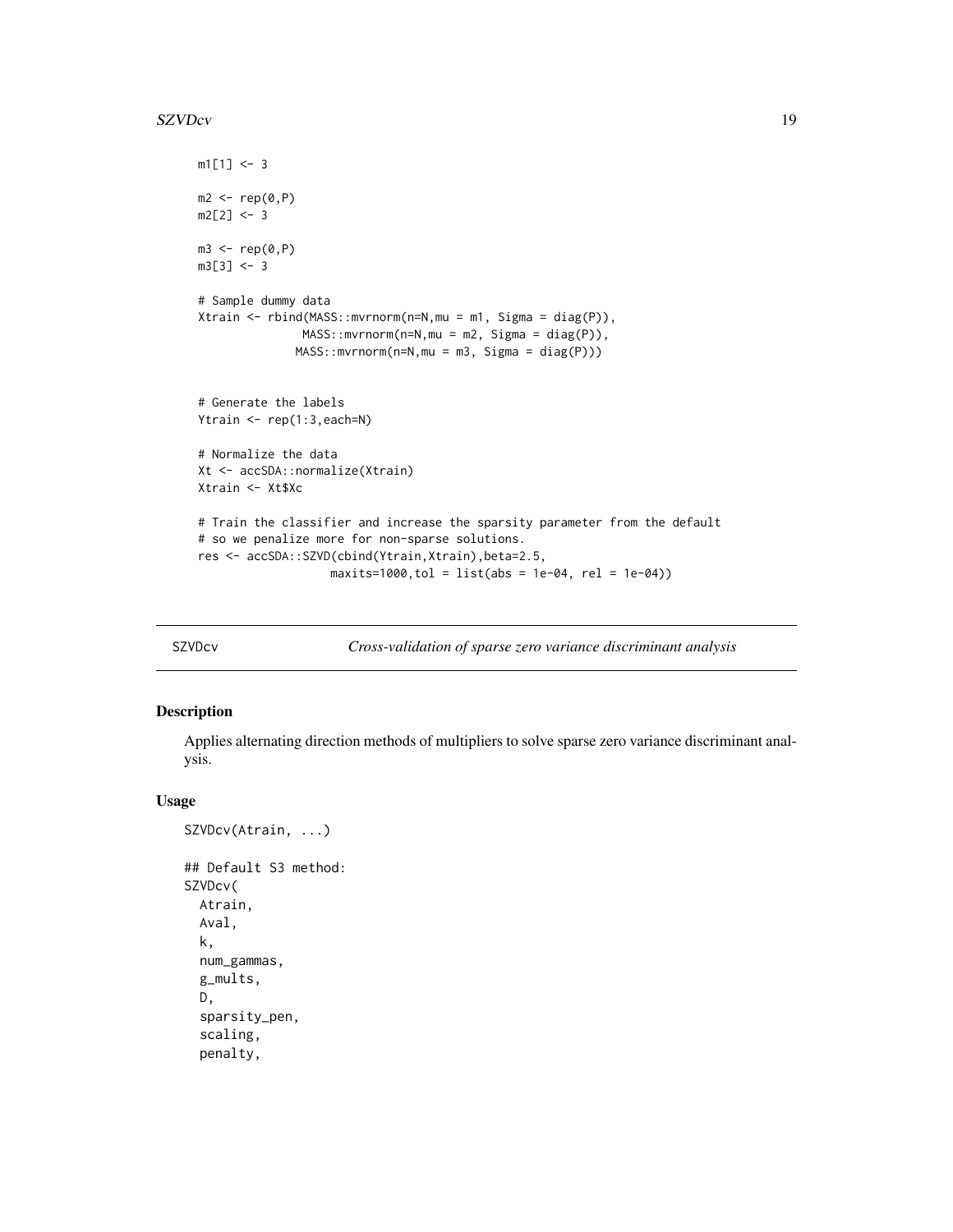| beta.   |
|---------|
| tol.    |
| ztol,   |
| maxits. |
| quiet   |
|         |

#### Arguments

| Atrain       | Training data set.                                                                                                         |
|--------------|----------------------------------------------------------------------------------------------------------------------------|
| $\cdots$     | Parameters passed to SZVD. default.                                                                                        |
| Aval         | Validation set.                                                                                                            |
| k            | Number of classes within training and validation sets.                                                                     |
| num_gammas   | Number of gammas to train on.                                                                                              |
| g_mults      | Parameters defining range of gammas to train, g_max*(c_min, c_max). Note<br>that it is an array/vector with two elements.  |
| D            | Penalty dictionary basis matrix.                                                                                           |
| sparsity_pen | weight defining validation criteria as weighted sum of misclassification error<br>and cardinality of discriminant vectors. |
| scaling      | Whether to rescale data so each feature has variance 1.                                                                    |
| penalty      | Controls whether to apply reweighting of 11-penalty (using sigma = within-class<br>std devs)                               |
| beta         | Parameter for augmented Lagrangian term in the ADMM algorithm.                                                             |
| tol          | Stopping tolerances for the ADMM algorithm, must have tol\$rel and tol\$abs.                                               |
| ztol         | Threshold for truncating values in DVs to zero.                                                                            |
| maxits       | Maximum number of iterations used in the ADMM algorithm.                                                                   |
| quiet        | Controls display of intermediate results.                                                                                  |

# Details

This function might require a wrapper similar to ASDA.

# Value

SZVDcv returns an object of [class](#page-0-0) "SZVDcv" including a list with the following named components:

DVs Discriminant vectors for the best choice of gamma.

all\_DVs Discriminant vectors for all choices of gamma.

l0\_DVs Discriminant vectors for gamma minimizing cardinality.

mc\_DVs Discriminant vector minimizing misclassification.

gamma Choice of gamma minimizing validation criterion.

gammas Set of all gammas trained on.

max\_g Maximum value of gamma guaranteed to yield a nontrivial solution.

ind Index of best gamma.

w0 unpenalized zero-variance discriminants (initial solutions) plus B and W, etc. from ZVD

NULL

<span id="page-19-0"></span>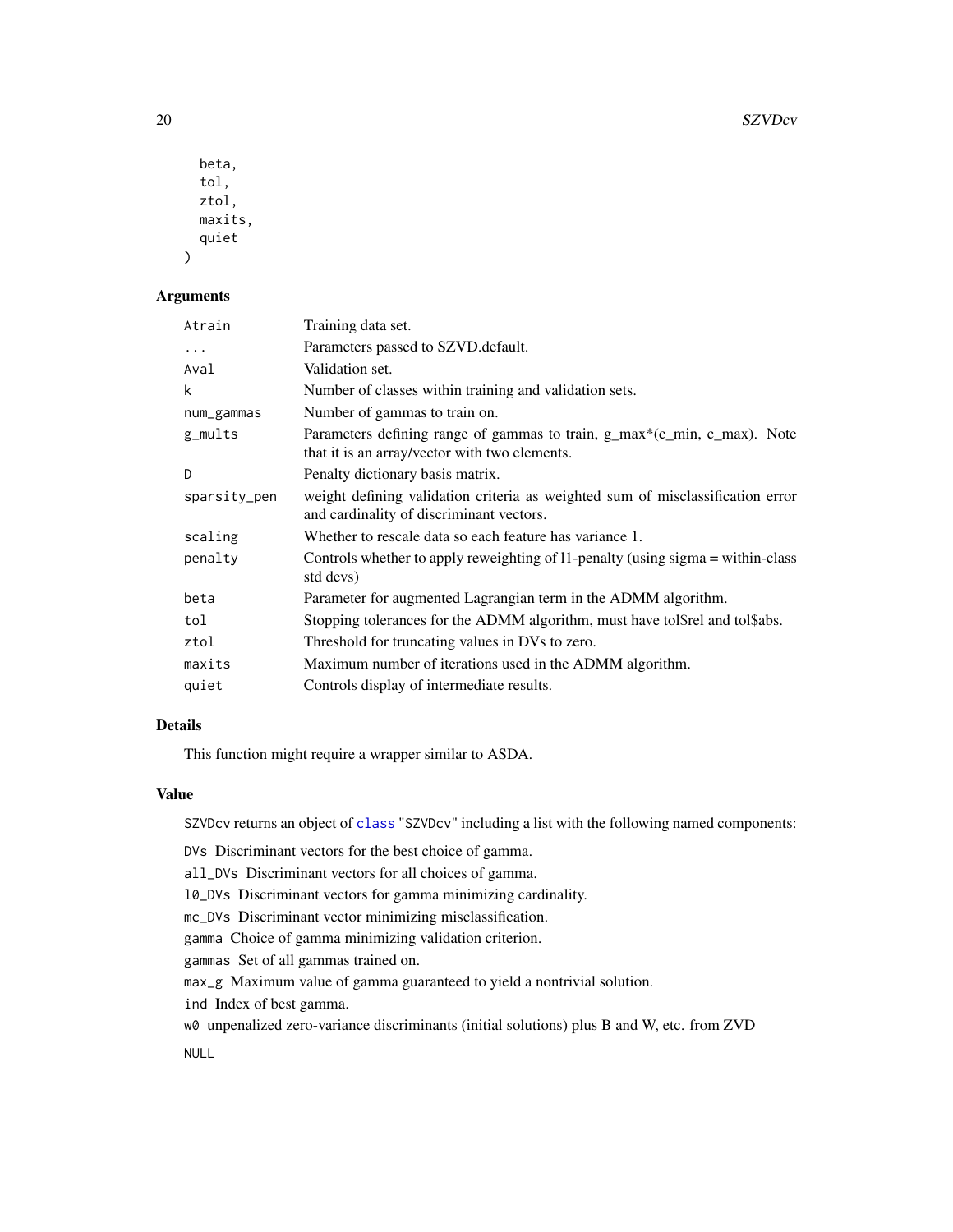# <span id="page-20-0"></span>SZVD\_kFold\_cv 21

# See Also

Non CV version: [SZVD](#page-16-1).

#### Examples

```
P <- 300 # Number of variables
 N <- 50 # Number of samples per class
 # Mean for classes, they are zero everywhere except the first 3 coordinates
 m1 \leftarrow rep(0, P)m1[1] < -3m2 < - rep(0, P)m2[2] < -3m3 \leq -rep(0, P)m3[3] < -3# Sample dummy data
 Xtrain <- rbind(MASS::mvrnorm(n=N,mu = m1, Sigma = diag(P)),
                MASS: : mvrnorm(n=N, mu = m2, Sigma = diag(P)),MASS::mvrnorm(n=N,mu = m3, Sigma = diag(P)))Xval <- rbind(MASS::mvrnorm(n=N,mu = m1, Sigma = diag(P)),
                MASS: : mvrnorm(n=N, mu = m2, Sigma = diag(P)),MASS::mvrnorm(n=N,mu = m3, Sigma = diag(P)))
 # Generate the labels
 Ytrain \leq rep(1:3, each=N)
 Yval \leq rep(1:3, each=N)
 # Train the classifier and increase the sparsity parameter from the default
 # so we penalize more for non-sparse solutions.
 res <- accSDA::SZVDcv(cbind(Ytrain,Xtrain),cbind(Yval,Xval),num_gammas=4,
                       g_{\text{mults}} = c(0,1), beta=2.5,
                       D=diag(P), maxits=100,tol=list(abs=1e-3,rel=1e-3), k = 3,
                      ztol=1e-4,sparsity_pen=0.3,quiet=FALSE,penalty=TRUE,scaling=TRUE)
```
SZVD\_kFold\_cv *Cross-validation of sparse zero variance discriminant analysis*

# Description

Applies alternating direction methods of multipliers to solve sparse zero variance discriminant analysis.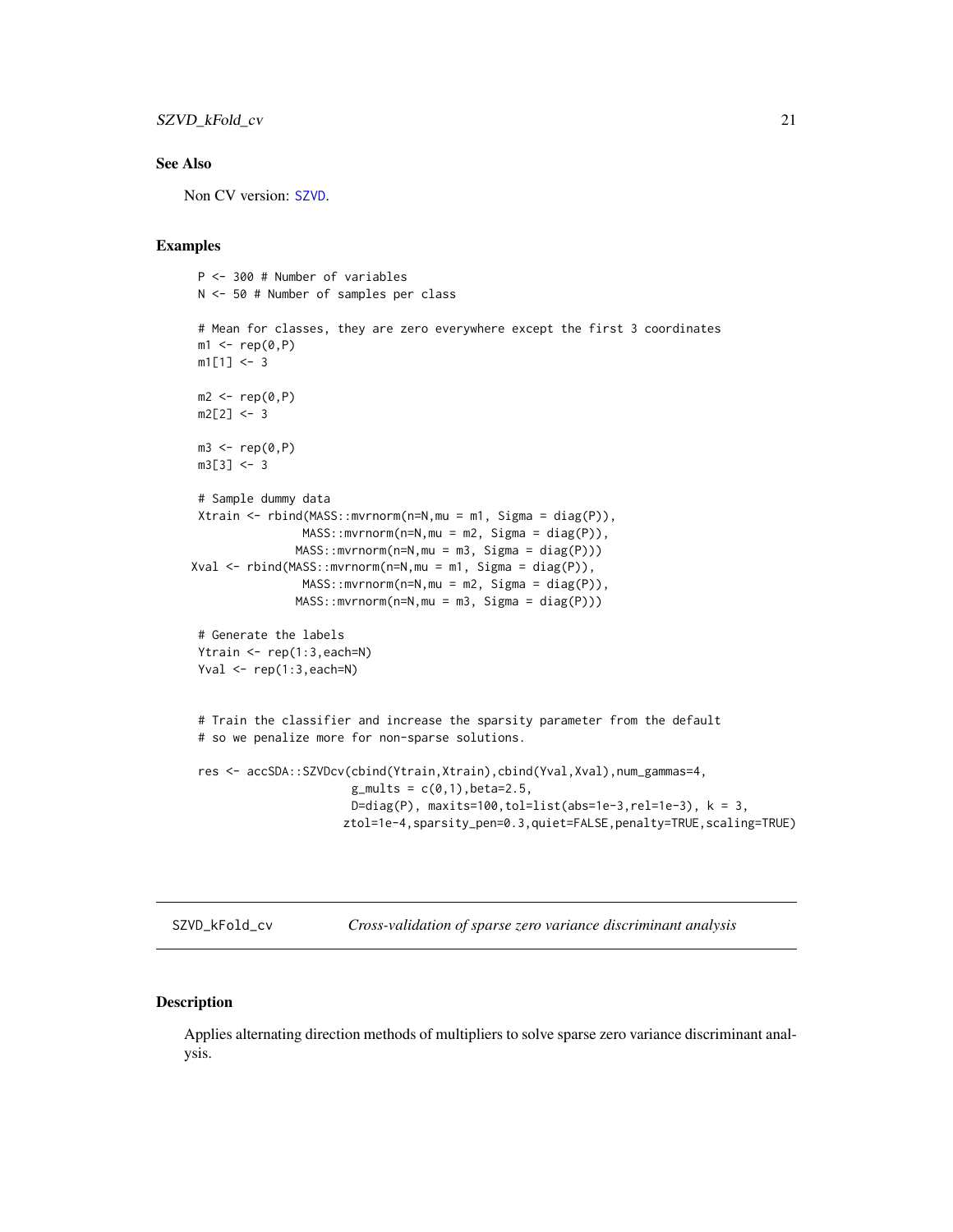# Usage

```
SZVD_kFold_cv(X, ...)
## Default S3 method:
SZVD_kFold_cv(
 X,
 Y,
 folds,
 gams,
 beta,
 D,
 q,
 maxits,
  tol,
 ztol,
  feat,
 penalty,
  quiet
```

```
)
```
# Arguments

| X         | n by p data matrix, variables should be scaled to by sd                                                                                           |
|-----------|---------------------------------------------------------------------------------------------------------------------------------------------------|
| $\ddotsc$ | Parameters passed to SZVD.default.                                                                                                                |
| Y         | n by K indicator matrix.                                                                                                                          |
| folds     | number of folds to use in K-fold cross-validation.                                                                                                |
| gams      | Number of regularly spaced regularization parameters to try in $[0,1]^*$ max_gamma.<br>See details for how max_gamma is computed in the function. |
| beta      | Augmented Lagrangian parameter. Must be greater than zero.                                                                                        |
| D         | Penalty dictionary basis matrix.                                                                                                                  |
| q         | Desired number of discriminant vectors.                                                                                                           |
| maxits    | Number of iterations to run ADMM algorithm.                                                                                                       |
| tol       | Stopping tolerances for ADMM, must have tol\$rel and tol\$abs.                                                                                    |
| ztol      | Rounding tolerance for truncating entries to 0.                                                                                                   |
| feat      | Maximum fraction of nonzero features desired in validation scheme.                                                                                |
| penalty   | Controls whether to apply reweighting of 11-penalty (using sigma = within-class<br>std devs)                                                      |
| quiet     | toggles between displaying intermediate statistics.                                                                                               |

# Details

Add how max\_gamma is calculated from the ZVD solution. This function might require a wrapper similar to ASDA.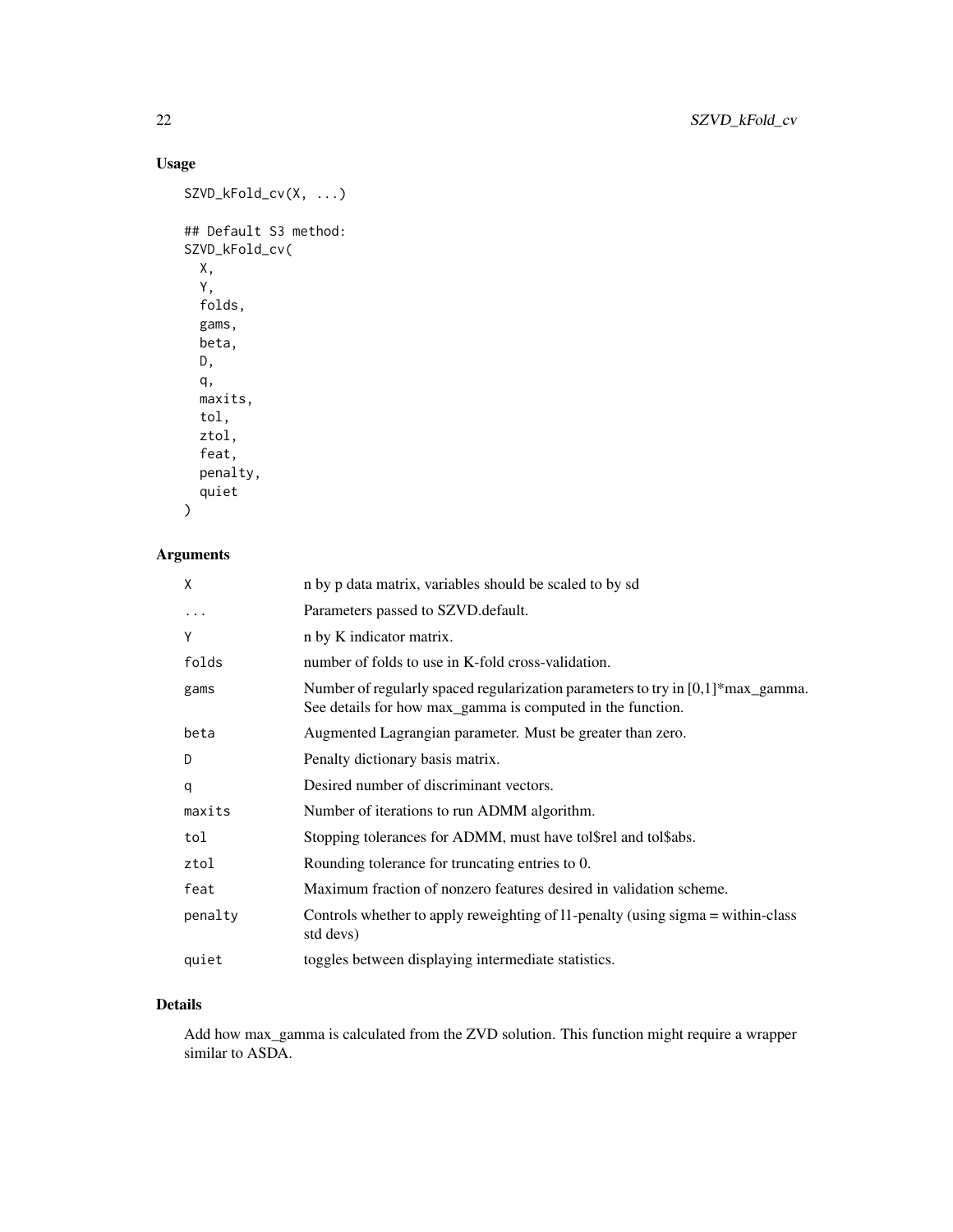## <span id="page-22-0"></span>Value

SZVDcv returns an object of [class](#page-0-0) "SZVDcv" including a list with the named components DVs and gambest. Where DVs are the discriminant vectors for the best l1 regularization parameter and gambest is the best regularization parameter found in the cross-validation.

NULL

#### See Also

Used by: [SZVDcv](#page-18-1).

#### Examples

```
P <- 150 # Number of variables
N <- 20 # Number of samples per class
# Mean for classes, they are zero everywhere except the first 3 coordinates
m1 \leftarrow rep(0, P)m1[1] < -3m2 \leftarrow rep(0, P)m2[2] < -3m3 \leq -rep(0, P)m3[3] <- 3
# Sample dummy data
Xtrain <- rbind(MASS::mvrnorm(n=N,mu = m1, Sigma = diag(P)),
               MASS::mvrnorm(n=N,mu = m2, Sigma = diag(P)),
              MASS::mvrnorm(n=N,mu = m3, Sigma = diag(P)))
# Generate the labels
Ytrain \le cbind(c(rep(1,N),rep(0,2*N)),
                c(rep(\theta, N), rep(1, N),rep(\theta, N)),c(rep(0,2*N),rep(1,N)))
# Normalize the data
Xt <- accSDA::normalize(Xtrain)
Xtrain <- Xt$Xc
# Train the classifier and increase the sparsity parameter from the default
# so we penalize more for non-sparse solutions.
res <- accSDA::SZVD_kFold_cv(Xtrain,Ytrain,folds=2,gams=2,beta=2.5,q=1, D=diag(P),
                             maxits=50,tol=list(abs=1e-2,rel=1e-2),
                             ztol=1e-3,feat=0.3,quiet=FALSE,penalty=TRUE)
```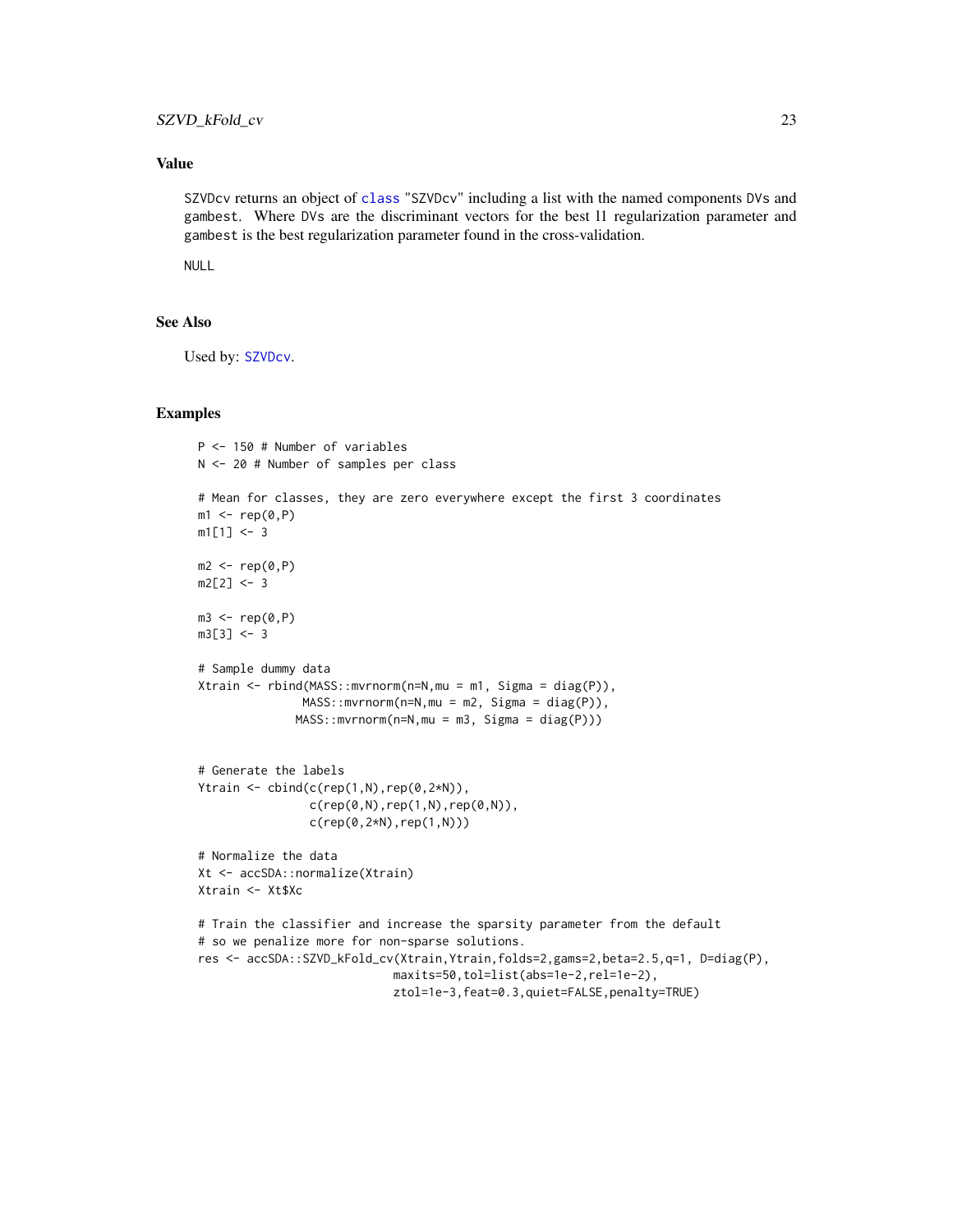# <span id="page-23-0"></span>Description

Implements the ZVD algorithm to solve dicriminant vectors.

### Usage

```
ZVD(A, \ldots)## Default S3 method:
ZVD(A, scaling = FALSE, get_DVs = FALSE)
```
# Arguments

| A        | Matrix, where first column corresponds to class labels.                   |
|----------|---------------------------------------------------------------------------|
| $\cdots$ | Parameters passed to ZVD. default.                                        |
| scaling  | Logical whether to rescale data so each feature has variance 1.           |
| get_DVs  | Logical whether to obtain unpenalized zero-variance discriminant vectors. |

#### Details

This function should potentially be made internal for the release.

#### Value

SZVDcv returns an object of [class](#page-0-0) "ZVD" including a list with the following named components:

dvs discriminant vectors (optional).

B sample between-class covariance.

W sample within-class covariance.

N basis for the null space of the sample within-class covariance.

mu training mean and variance scaling/centering terms

means vectors of sample class-means.

k number of classes in given data set.

labels list of classes.

obs matrix of data observations.

class\_obs Matrices of observations of each class.

NULL

# See Also

Used by: [SZVDcv](#page-18-1).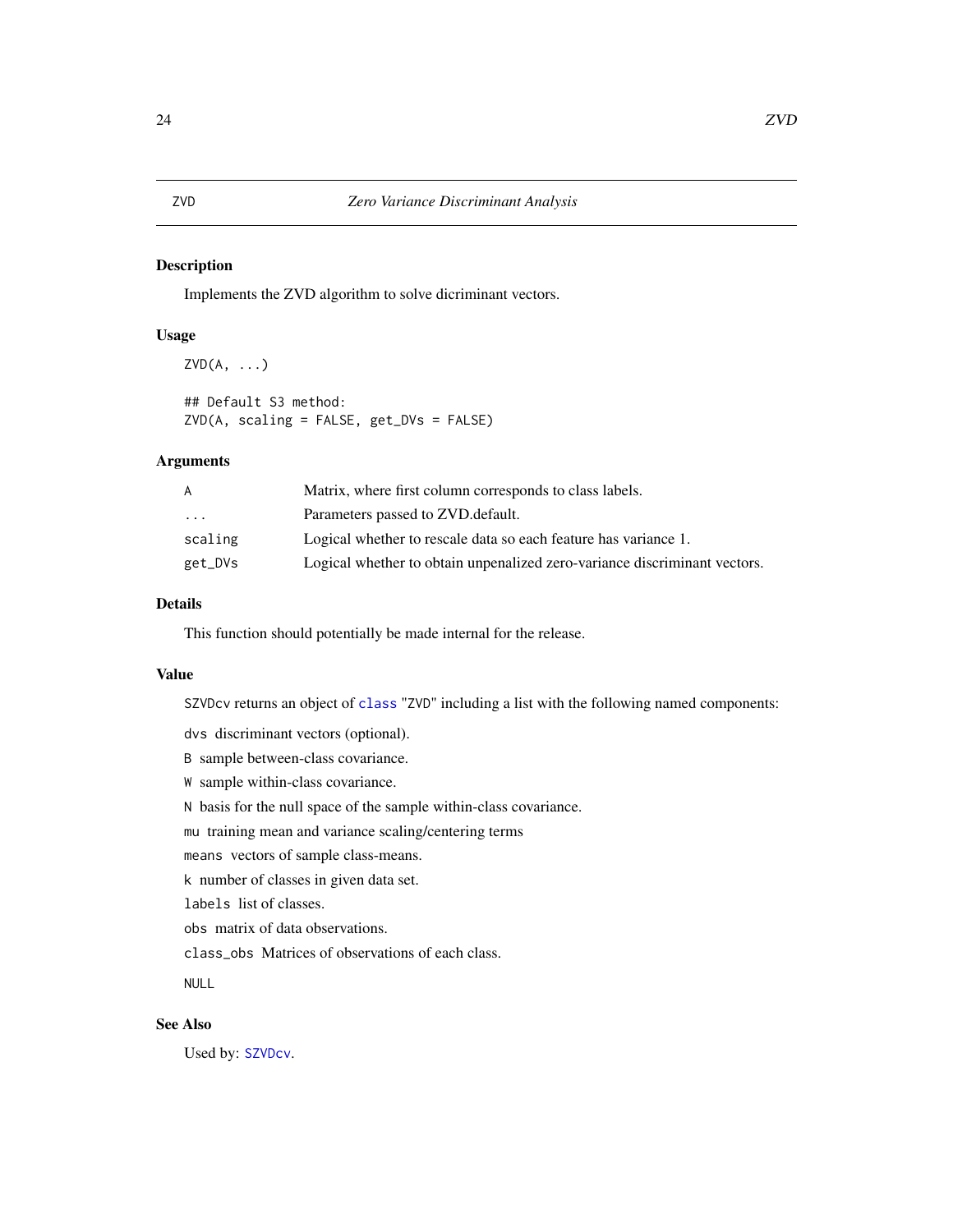#### Examples

```
# Generate Gaussian data on three classes with bunch of redundant variables
```

```
P <- 300 # Number of variables
N <- 50 # Number of samples per class
# Mean for classes, they are zero everywhere except the first 3 coordinates
m1 \leftarrow rep(0, P)m1[1] < -3m2 < -rep(0, P)m2[2] < -3m3 \leq -rep(0, P)m3[3] < - 3# Sample dummy data
Xtrain <- rbind(MASS::mvrnorm(n=N,mu = m1, Sigma = diag(P)),
            MASS: : mvrnorm(n=N, mu = m2, Sigma = diag(P)),MASS::mvrnorm(n=N,mu = m3, Sigma = diag(P)))
# Generate the labels
Ytrain <- rep(1:3,each=N)
# Normalize the data
Xt <- accSDA::normalize(Xtrain)
Xtrain <- Xt$Xc
# Train the classifier and increase the sparsity parameter from the default
# so we penalize more for non-sparse solutions.
res <- accSDA::ZVD(cbind(Ytrain,Xtrain))
```
 $ZVD$  25